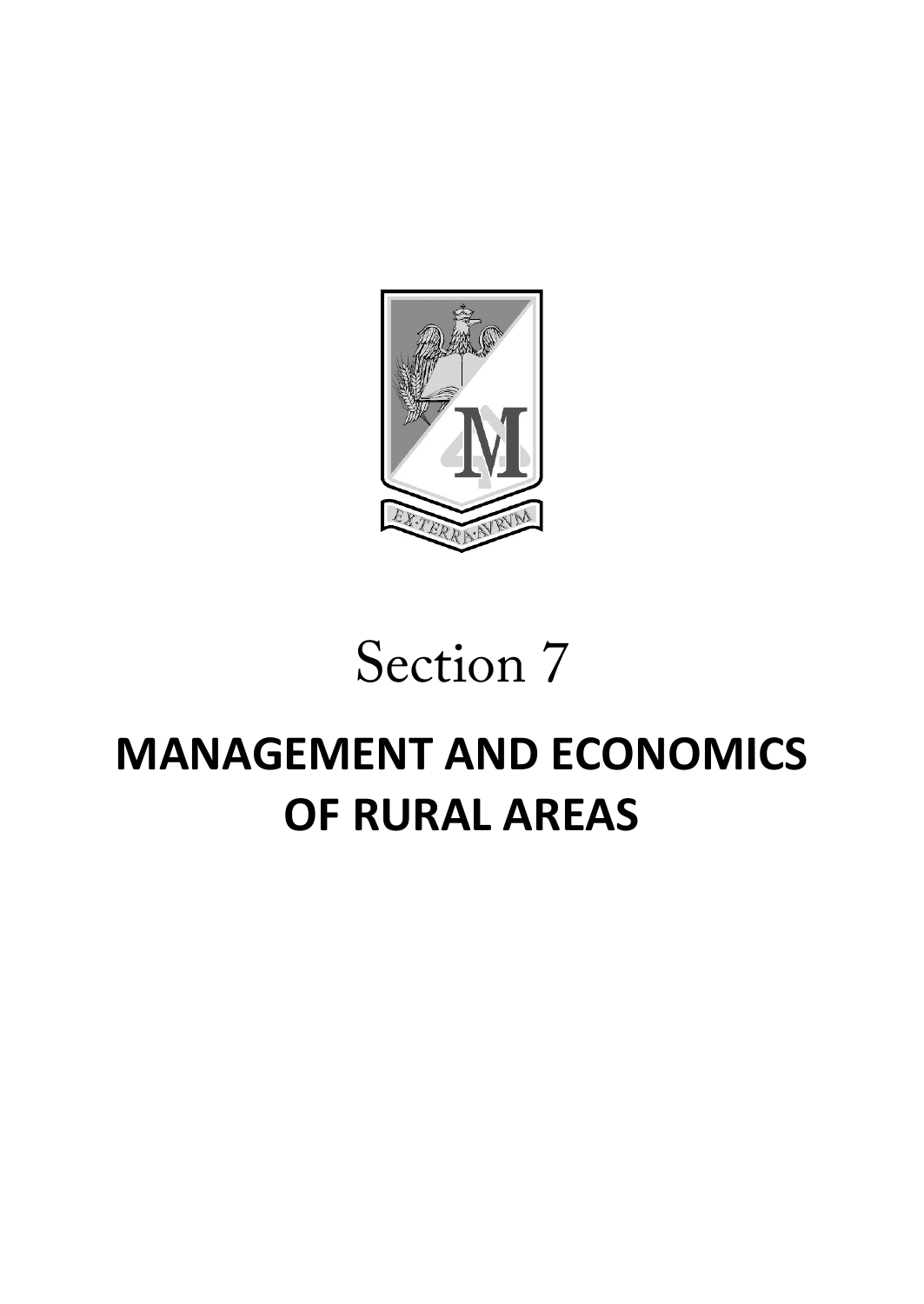# **SCIENTIFIC COMMITTEE OF THE SECTION 7 - MANAGEMENT AND ECONOMICS OF RURAL AREAS**

- Ioan Niculae ALECU University of Agronomic Sciences and Veterinary Medicine of Bucharest, Romania
- Cecilia ALEXANDRI Institute of Agricultural Economics, Romanian Academy, Bucharest, Romania
- Patrick ANGEL US Department of the Interior, Office of Surface Mining Appalachian Regional Office, U.S.A.
- Silviu BECIU University of Agronomic Sciences and Veterinary Medicine of Bucharest, Romania
- Diego BEGALLI University of Verona, Italy
- Mihai BERCA University of Agronomic Sciences and Veterinary Medicine of Bucharest, Romania
- Ioan BRAD Banat University of Agricultural Sciences and Veterinary Medicine "King Michael I of Romania" from Timisoara, Romania
- Stejărel BREZULEANU "Ion Ionescu de la Brad" University of Agricultural Sciences and Veterinary Medicine of Iași, Romania
- Philippe BURNY **-** University of Liège, Belgium
- Daniela CREŢU University of Agronomic Sciences and Veterinary Medicine of Bucharest, Romania
- Romeo Cătălin CREŢU University of Agronomic Sciences and Veterinary Medicine of Bucharest, Romania
- Drago CVIJANOVIC Institute of Agricultural Economics, Belgrade, Serbia
- Christopher Ogbonna EMEROLE Abia State University, Nigeria
- Vecdi DEMIRCAN **-** Isparta University of Applied Sciences, Turkey
- Toma Adrian DINU University of Agronomic Sciences and Veterinary Medicine of Bucharest, Romania
- Mariana DOGA-MÎRZAC Moldova State University, Republic of Moldova
- Ion DONA University of Agronomic Sciences and Veterinary Medicine of Bucharest, Romania
- Manea DRĂGHICI University of Agronomic Sciences and Veterinary Medicine of Bucharest, Romania
- Gina FÎNTÎNERU University of Agronomic Sciences and Veterinary Medicine of Bucharest, Romania
- Tarek FOUDA **-** Tanta University, Egypt
- Paolo GAJO University of Florence, Italy
- Vasile GOSA Banat University of Agricultural Sciences and Veterinary Medicine "King Michael I of Romania" from Timişoara, Romania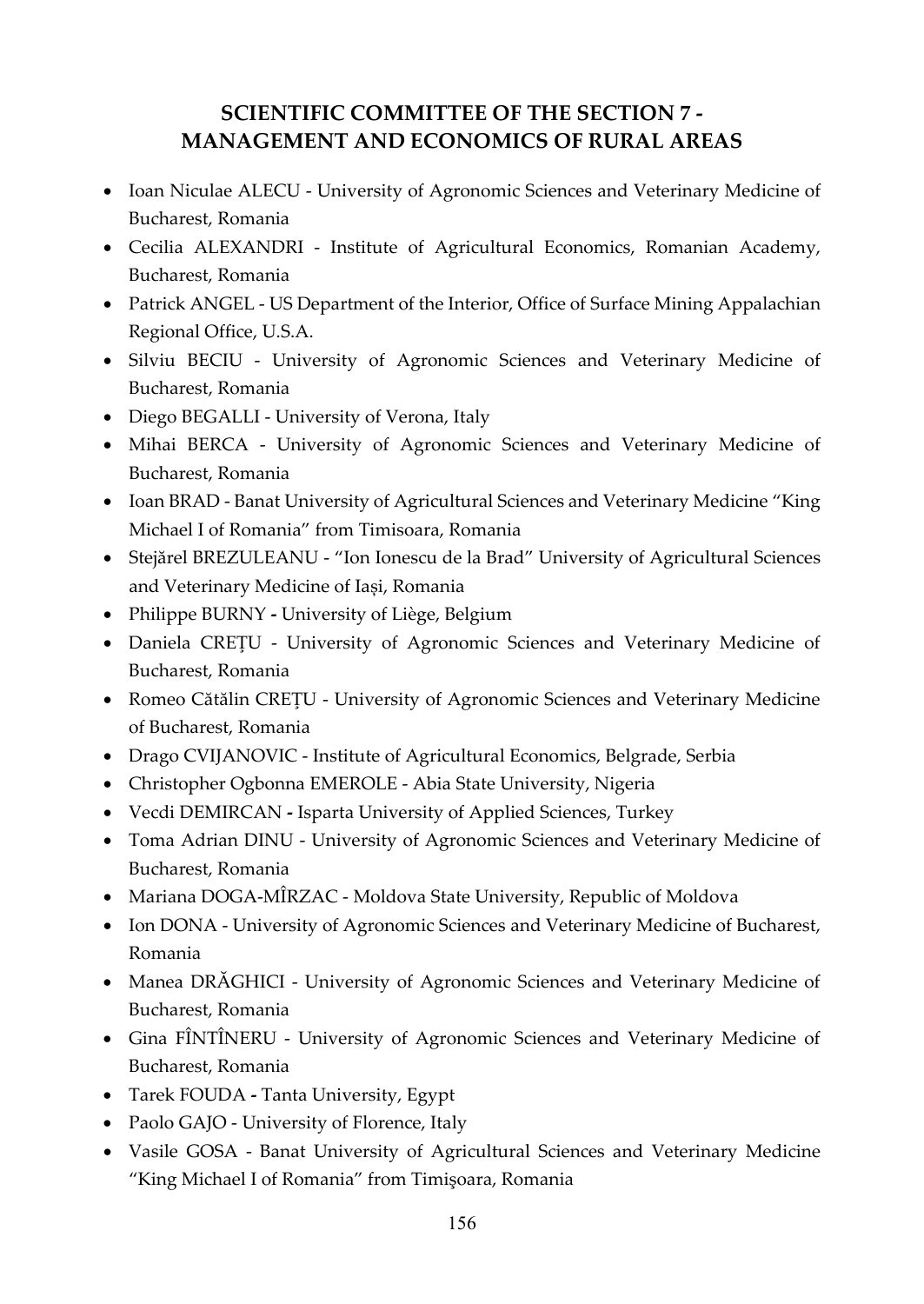- Mevlüt GÜL **-** Isparta University of Applied Sciences, Turkey
- Mamdouh Abbas HELMY Modern University for Technology and Information, Cairo, Egypt
- Adelaida Cristina HONȚUȘ University of Agronomic Sciences and Veterinary Medicine of Bucharest, Romania
- Tiberiu IANCU Banat University of Agricultural Sciences and Veterinary Medicine "King Michael I of Romania" from Timisoara, Romania
- Philippe LEBAILLY **-** University of Liege, Belgium
- Mogens LUND Institute of Food and Resource Economics, Denmark
- Ove MADSEN Grindsted Agricultural Academy, Denmark
- Stefan MANN Research Station Agroscope, Tänikon, Switzerland
- Nicoleta MATEOC-SÎRB Banat University of Agricultural Sciences and Veterinary Medicine "King Michael I of Romania" from Timișoara, Romania
- Alistair McCRACKEN Applied Institute for Plant Protection, United Kingdom
- Emilian MERCE University of Agricultural Sciences and Veterinary Medicine of Cluj-Napoca, Romania
- Miguel Moreno MILLAN University of Cordoba, Spain
- Gerhard MOITZI-BOKU University of Natural Resources and Applied Life Sciences Vienna, Austria
- Pavel MOVILEANU State Agrarian University of Moldova, Republic of Moldova
- Veronica MOVILEANU State Agrarian University of Moldova, Republic of Moldova
- Gheorghe MUREŞAN University of Agricultural Sciences and Veterinary Medicine of Cluj-Napoca, Romania
- Pascal Anton OLTENACU Oklahoma State University, United States of America
- Zuzana PALKOVA Slovak University of Agriculture, Slovakia
- Radu Lucian PÂNZARU University of Craiova, Romania
- Agatha POPESCU University of Agronomic Sciences and Veterinary Medicine of Bucharest, Romania
- Veronica PRISĂCARU State Agrarian University of Moldova, Republic of Moldova
- Nebojsa RALEVIC University of Belgrade, Serbia
- Narayanan RANGESAN University of Nevada, Reno, U.S.A.
- Svend RASMUSSEN University of Copenhagen, Denmark
- Rashid SAEED International Islamic University, Pakistan
- Dragoş SMEDESCU University of Agronomic Sciences and Veterinary Medicine of Bucharest, Romania
- Gavrilă STEFAN "Ion Ionescu de la Brad" University of Agricultural Sciences and Veterinary Medicine of Iasi, Romania
- Elena STOIAN University of Agronomic Sciences and Veterinary Medicine of Bucharest, Romania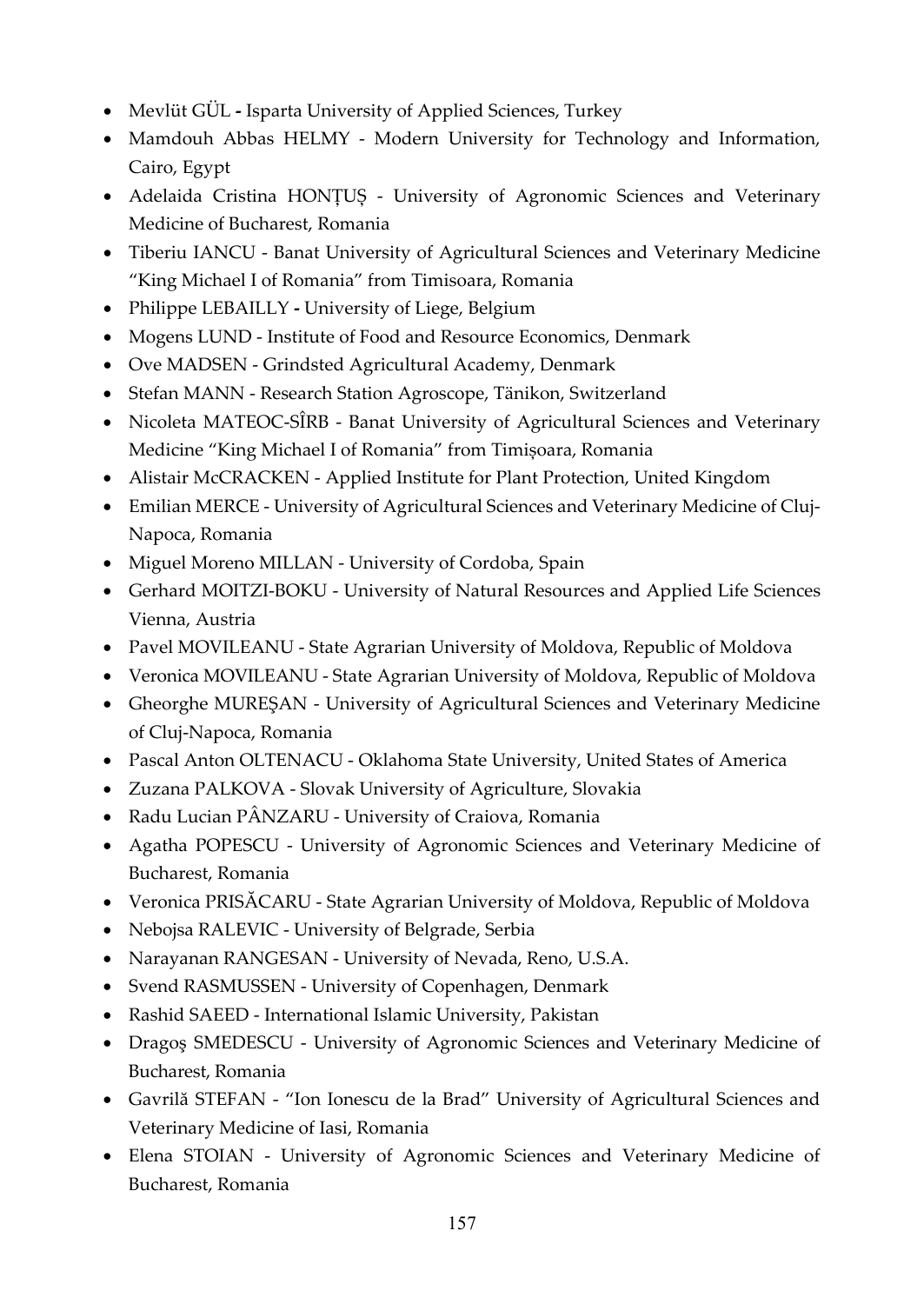- Jonel SUBIC Institute of Agricultural Economics, Serbia
- Cristiana TINDECHE University of Agronomic Sciences and Veterinary Medicine of Bucharest, Romania
- Elena TOMA (DIACONU) University of Agronomic Sciences and Veterinary Medicine of Bucharest, Romania
- Adrian TUREK-RAHOVEANU University of Agronomic Sciences and Veterinary Medicine of Bucharest, Romania

# **MANAGEMENT AND ECONOMICS OF RURAL AREAS ORGANIZING COMMITTEE**

- Toma Adrian DINU
- Elena STOIAN
- Cristiana TINDECHE
- Liviu MĂRCUŢĂ
- Dragoş SMEDESCU
- Marius MICU
- Elena DIACONU
- Alexandru FÎNTÎNERU
- Valentina TUDOR
- Irina CHIURCIU
- Carina DOBRE
- Adina IORGA
- Elena SOARE
- Aurelia BĂLAN
- Denisa FULGEANU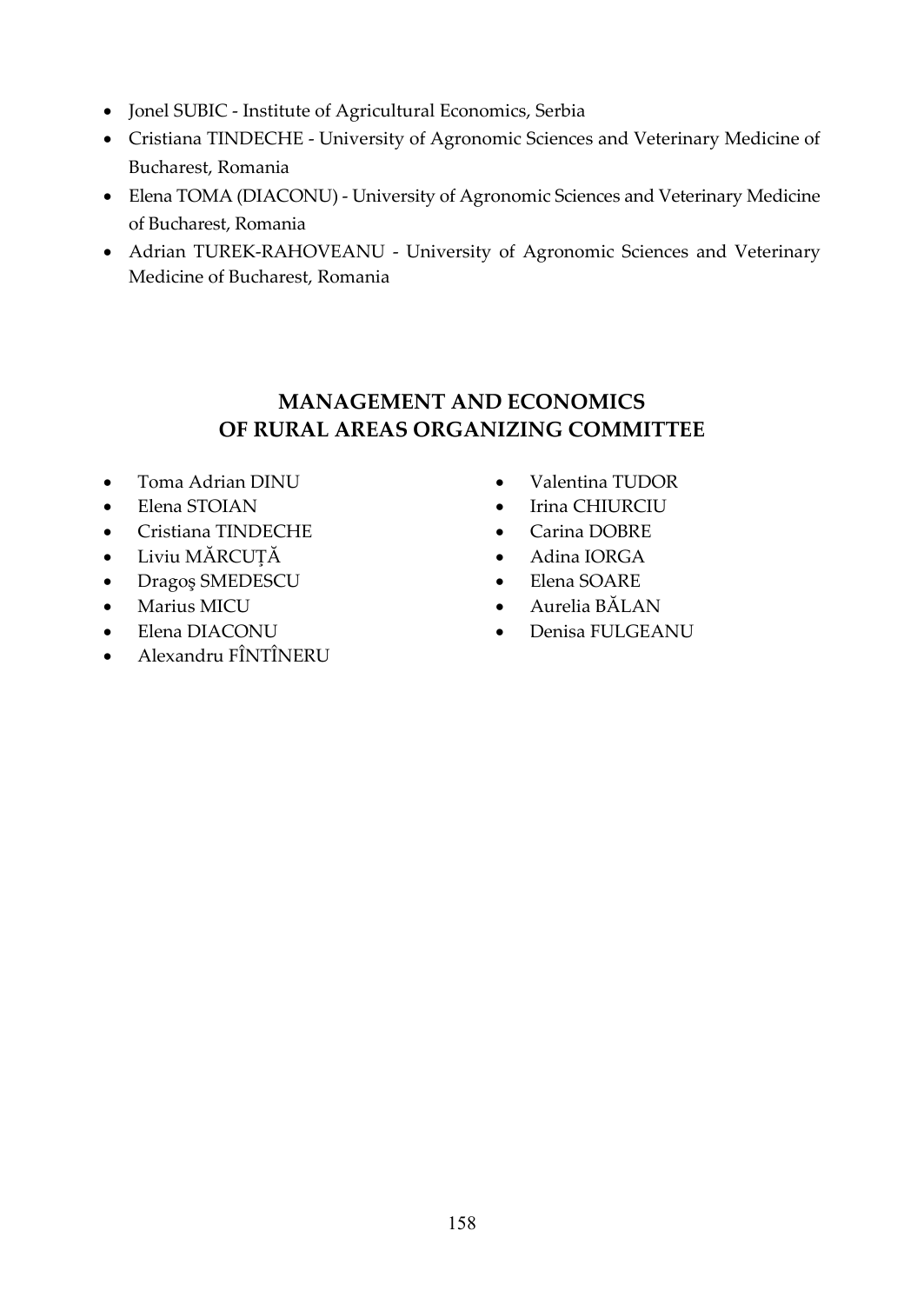# **DETAILED PROGRAM**

# **SECTION 7 – MANAGEMENT AND ECONOMICS OF RURAL AREAS**

#### **Venue:**

University of Agronomic Sciences and Veterinary Medicine of Bucharest Faculty of Management and Rural Development

# **FRIDAY, 3rd of JUNE 2022**

| <b>Time</b>     | Activity                               |
|-----------------|----------------------------------------|
| $08:00 - 09:00$ | <b>Registration of participants</b>    |
| $09:00 - 09:15$ | <b>Opening ceremony Section 7</b>      |
| $09:15 - 11:00$ | <b>Plenary Session I</b>               |
| $11:00 - 11:30$ | Coffe break / $Q$ & A Session          |
| $11:30 - 13:30$ | <b>Plenary Session II</b>              |
| 13:30-14:30     | Lunch                                  |
| 14:30 - 17:00   | <b>Plenary Session III</b>             |
| $17:00 - 17:30$ | <b>Conclusions and Closing session</b> |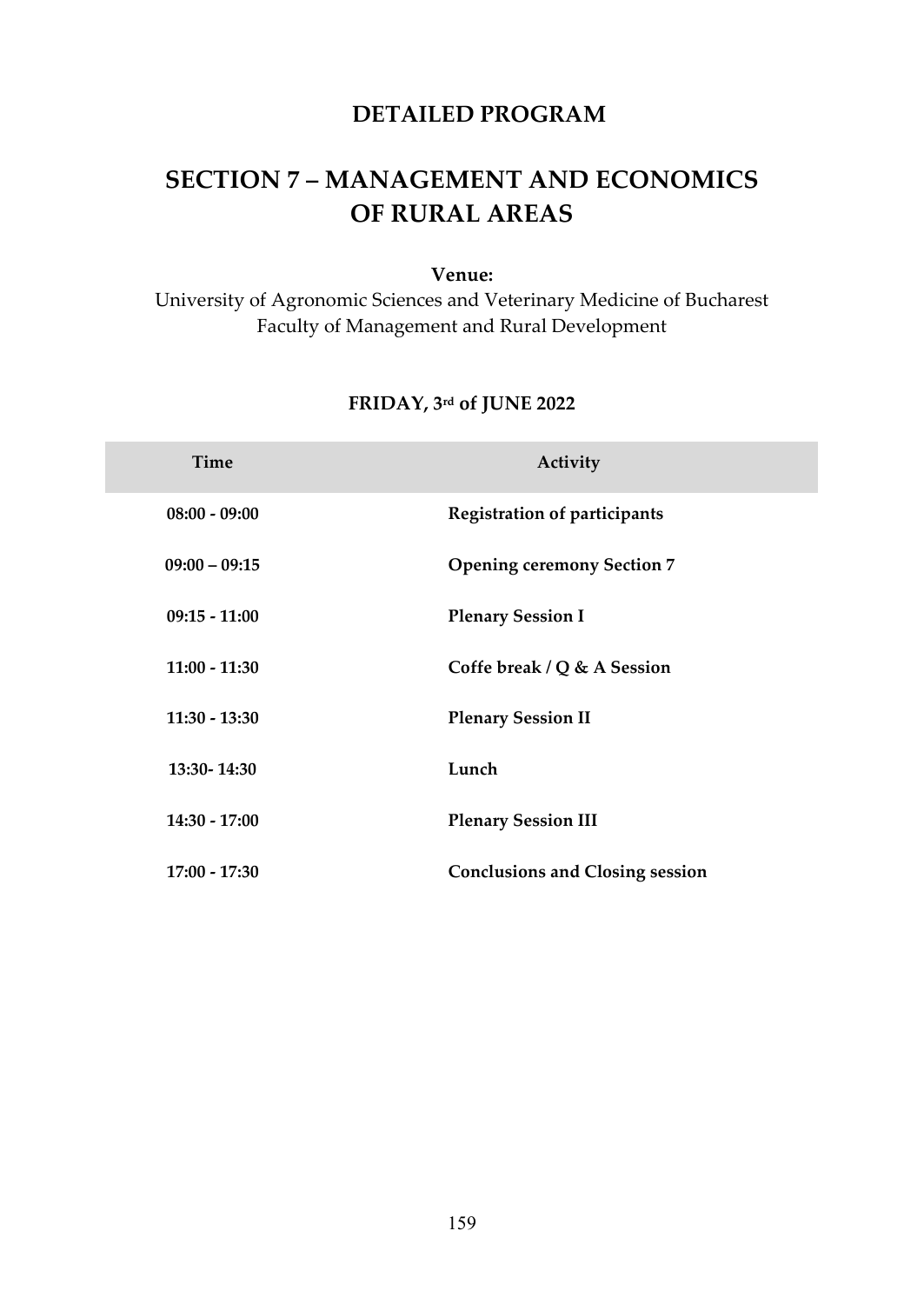# **FRIDAY, 3rd of JUNE 2022**

## **REGISTRATION OF PARTICIPANTS Time: 08:00 – 09:00**

# **OPENING CEREMONY 09:00 – 09:15**

## *Dean, Prof. Ph.D. Adrian Toma DINU Vice-Dean, Senior Lecturer Ph.D. Dragoş SMEDESCU Prof. Ph.D. Agatha POPESCU*

# **PLENARY SESSION I/PARALLEL SESSION P33**

#### **09:15 – 11:00**

#### *Session Chairman: Prof. Ph.D. Adrian Toma DINU Moderator: Senior Lecturer Ph.D. Dragoş SMEDESCU*

|                       | <b>Time</b>     | <b>Authors</b>                                                                                                                                        | <b>Paper Title</b>                                                                                                                       |
|-----------------------|-----------------|-------------------------------------------------------------------------------------------------------------------------------------------------------|------------------------------------------------------------------------------------------------------------------------------------------|
| 1.                    | $09:15 - 09:30$ | Mihai BERCA,<br>Roxana HOROIAȘ                                                                                                                        | NDMI USE IN RECOGNITION OF<br>WATER STRESS ISSUES, RELATED<br>TO WINTER WHEAT YIELDS IN<br>SOUTHERN ROMANIA                              |
| $\mathcal{P}_{\cdot}$ | $09:30 - 09:40$ | Paula STOICEA,<br>Toma Adrian DINU,<br>Valentina Constanța TUDOR,<br>Mihai GÎDEA,<br>Adina Magdalena IORGA,<br>Irina-Adriana CHIURCIU,<br>Elena SOARE | THE IMPACT OF IMPLEMENTING<br>THE FARM TO FORK STRATEGY<br><b>REGARDING THE USE OF</b><br><b>FERTILIZERS AND PESTICIDES IN</b><br>THE EU |
| 3.                    | $09:40 - 09:50$ | Toma Adrian DINU,<br>Agatha POPESCU,<br>Irina-Adriana CHIURCIU,<br>Elena SOARE, Paula STOICEA,<br>Adina Magdalena IORGA                               | STUDY ON THE USE AND<br><b>MARKETING OF PESTICIDES IN</b><br>ROMANIA IN THE CONTEXT OF<br>APPLYING THE FARM TO FORK<br><b>STRATEGY</b>   |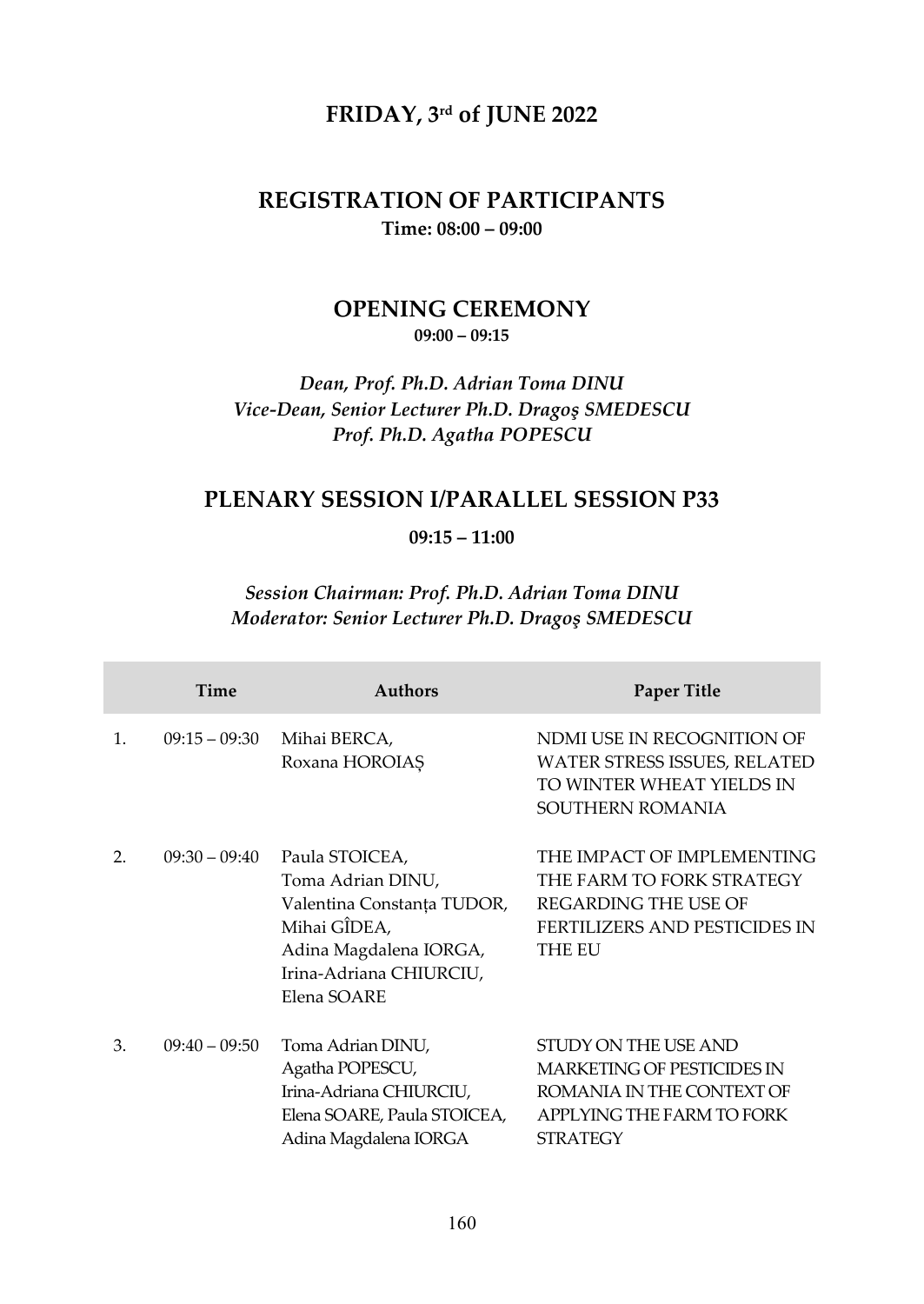|     | Time            | <b>Authors</b>                                                        | Paper Title                                                                                                                      |
|-----|-----------------|-----------------------------------------------------------------------|----------------------------------------------------------------------------------------------------------------------------------|
| 4.  | $09:50 - 10:00$ | Liliana CIMPOIES                                                      | <b>ACADEMIC PERFORMANCE OF</b><br>TEACHING AND RESEARCH<br>STAFF IN AGRICULTURAL<br><b>HIGHER EDUCATION OF</b><br><b>MOLDOVA</b> |
| 5.  | $10.00 - 10.10$ | Emil MUTAFOV,<br>Petar MARINOV                                        | POPULATION MIGRATION<br>PROCESSES AND DIGITAL<br>COVERAGE IN RURAL AREAS OF<br><b>BULGARIA</b>                                   |
| 6.  | $10.10 - 10.20$ | Musa ACAR,<br>Mevlüt GÜL                                              | ALFALFA PRODUCTION COSTS<br>AND PROFITABILITY STATUS IN<br>AKSARAY PROVINCE IN TURKEY                                            |
| 7.  | $10.20 - 10.30$ | Anton DEVČIĆ                                                          | ECONOMIC MANAGEMENT OF<br>RURAL AREAS: ON THE WAY<br>FROM LINEAR TO CIRCULAR<br><b>ECONOMY</b>                                   |
| 8.  | $10.30 - 10.40$ | Vasiliki A. GKOUNTANI,<br>Giannis T. TSOULFAS,<br>Yannis MOUZAKITIS   | MAPPING SUSTAINABILITY<br>ASSESSMENT METHODS IN<br>AGRI-FOOD SUPPLY CHAINS: A<br><b>CIRCULAR ECONOMY</b><br><b>PERSPECTIVE</b>   |
| 9.  | $10.40 - 10.50$ | Marius Mihai MICU,<br>Cătălin VINTU,<br>Adina IORGA,<br>Paula STOICEA | DECLINING RURAL AREAS -<br>DEMOGRAPHIC IMPLICATIONS                                                                              |
| 10. | $10.50 - 11.00$ | Raluca Beatrice COSTEA<br>(VOINEA),<br>Silvius STANCIU                | ROMANIAN-MOLDAVIAN<br>TOURISM ANALYSIS AND<br><b>RECOMMENDATIONS</b>                                                             |
|     | $11:00 - 11:30$ | Coffe break / Q & A Session                                           |                                                                                                                                  |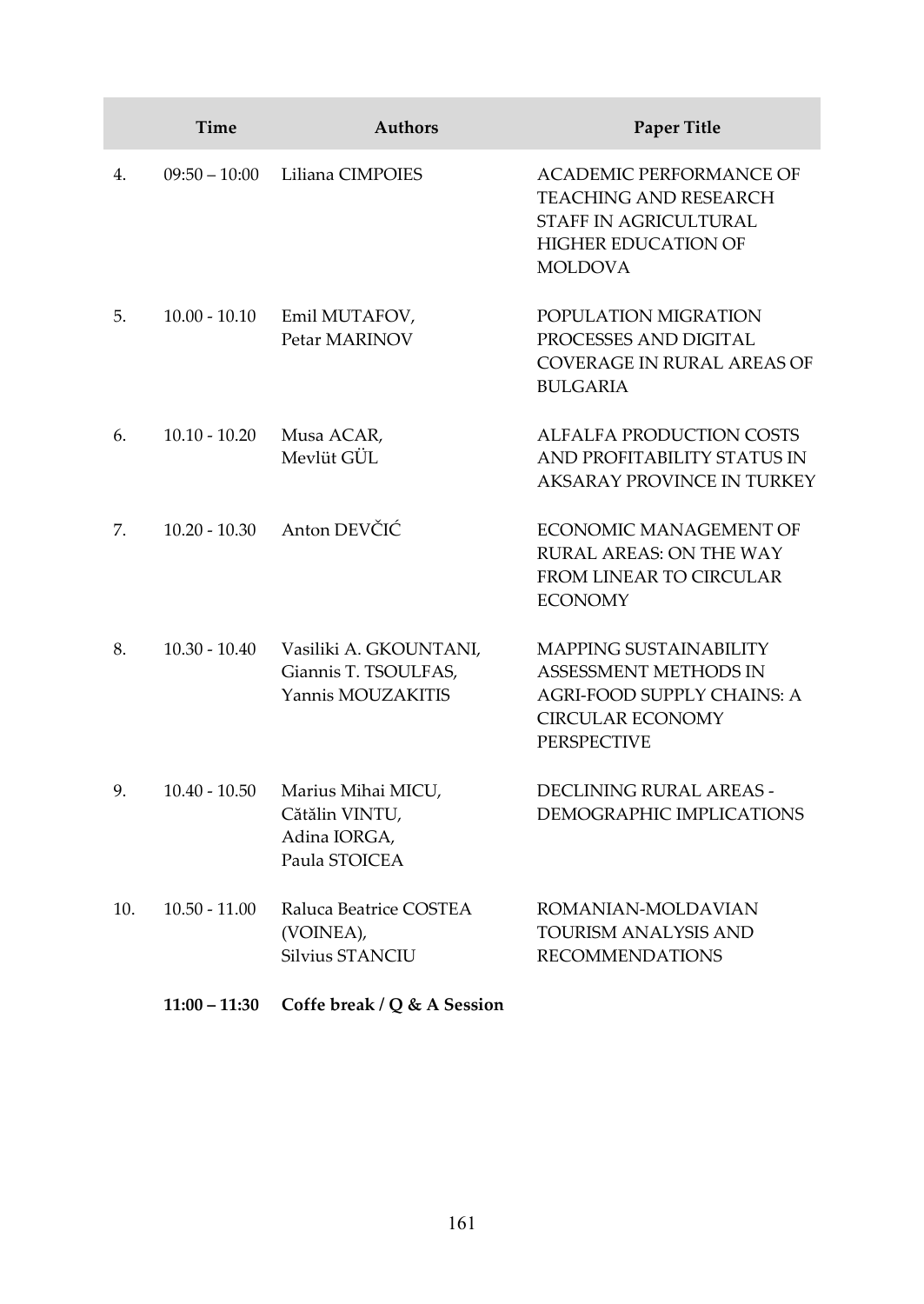# **PLENARY SESSION II**

### **11:30 – 13:30**

# *Session Chairman: Prof. Ph.D. Elena DIACONU Moderator: Senior Lecturer Ph.D. Marius MICU*

|    | <b>Time</b>     | <b>Authors</b>                                                                      | Paper Title                                                                                                                                                                       |
|----|-----------------|-------------------------------------------------------------------------------------|-----------------------------------------------------------------------------------------------------------------------------------------------------------------------------------|
| 1. | $11:30 - 11:40$ | Arina Oana ANTOCE,<br>Elvis Ovidiu LOGIGAN                                          | ROMANIAN CONSUMER<br>PREFERENCES FOR<br><b>OENOTOURISM IN 2021</b>                                                                                                                |
| 2. | $11:40 - 11:50$ | Sultan POYRAZ,<br>Mevlüt GÜL                                                        | THE DEVELOPMENT OF<br>APRICOT PRODUCTION AND<br><b>FOREIGN TRADE IN THE</b><br><b>WORLD AND IN TURKEY</b>                                                                         |
| 3. | $11:50 - 12:00$ | Peter ŠEDÍK,<br>Cristina Bianca POCOL,<br>Kristína PREDANÓCYOVÁ                     | CONSUMER BEHAVIOUR AND<br>SENSORY TESTING OF HONEY<br>BY ROMANIAN UNIVERSITY<br><b>STUDENTS</b>                                                                                   |
| 4. | $12:00 - 12:10$ | Cristina ŞARBAN                                                                     | ECONOMIC GROWTH OF THE<br><b>AGRARIAN SECTOR AND</b><br><b>IMPROVEMENT OF LIVING</b><br>STANDARD IN THE REPUBLIC<br>OF MOLDOVA IN THE<br>CONTEXT OF THE SUBSIDY<br><b>PROCESS</b> |
| 5. | $12.10 - 12.20$ | Samira Nema Kamil AL-THAMIR,<br>Laith Jaafar Hussein HNOOSH,<br>Adewia Hekeem GLEEL | ECONOMIC ANALYSIS OF THE<br>PRODUCTION AND<br>PRODUCTION COSTS OF CARP<br><b>FISH FARMS IN IRAQ</b>                                                                               |
| 6. | $12.20 - 12.30$ | Alin-Ionuț HOSU,<br>Alexandra-Ioana GLOGOVEȚAN,<br>Cristina Bianca POCOL            | <b>CONSUMERS' PERCEPTIONS</b><br>OF FOOD SUSTAINABLE<br><b>DESIGN PACKAGING: A</b><br>SYSTEMATIC LITERATURE<br><b>REVIEW</b>                                                      |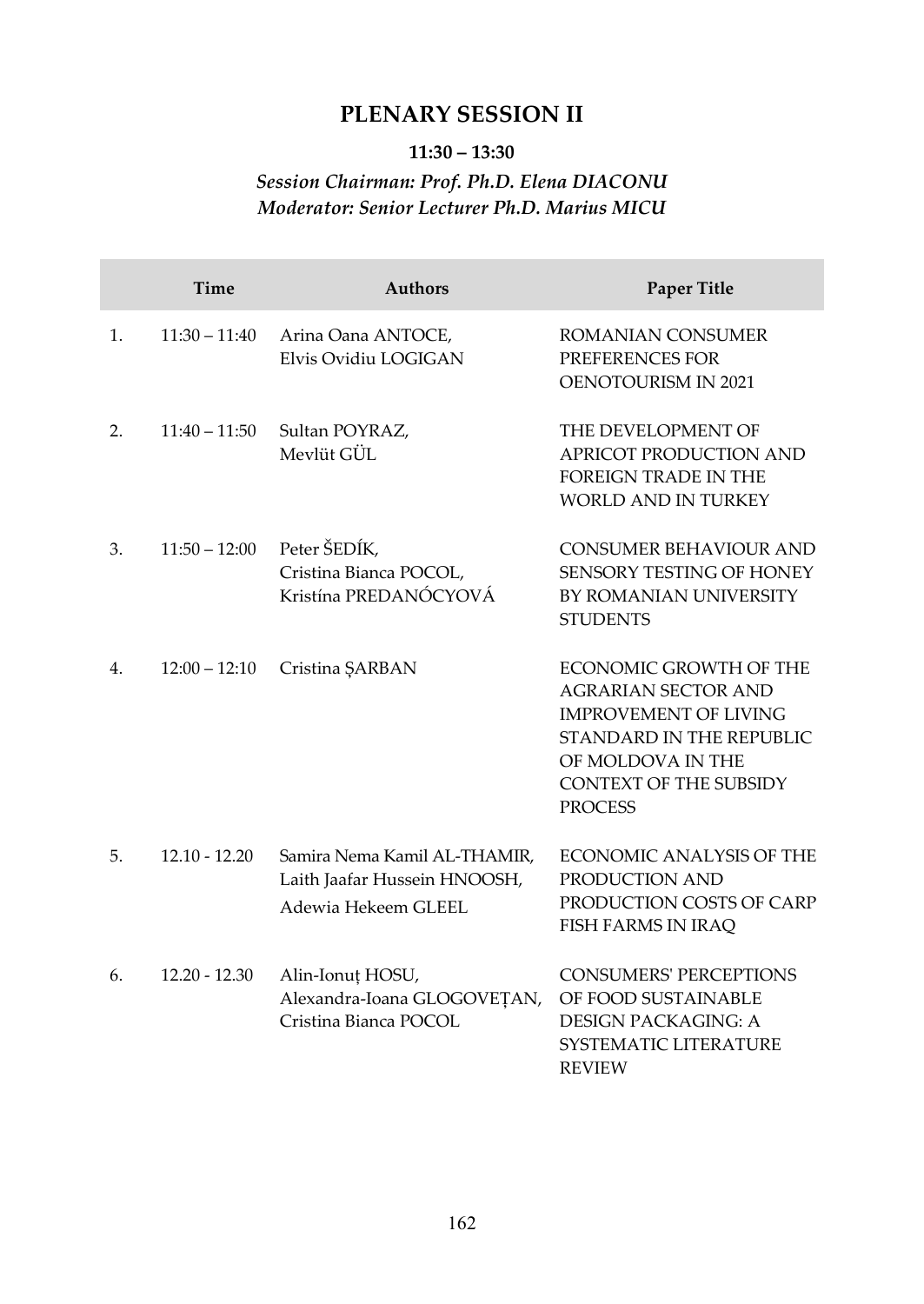|     | Time            | <b>Authors</b>                                                                                                | <b>Paper Title</b>                                                                                                 |
|-----|-----------------|---------------------------------------------------------------------------------------------------------------|--------------------------------------------------------------------------------------------------------------------|
| 7.  | $12.30 - 12.40$ | Stela TODOROVA,<br>Gazmend DEDA                                                                               | <b>MARKETING STRATEGIES IN</b><br><b>KOSOVO INSURANCE</b><br><b>COMPANIES - CONCEPTS AND</b><br><b>APPROACHES</b>  |
| 8.  | $12.40 - 12.50$ | Ecaterina Milica DOBROTĂ,<br>Alina-Florentina SĂRACU                                                          | PUBLIC FOOD PROCUREMENT<br>- A TOOL FOR A SUSTAINABLE<br>ECONOMY DEVELOPMENT IN<br><b>RURAL AREAS</b>              |
| 9.  | $12.50 - 13.00$ | Rodica CHETROIU                                                                                               | <b>COMPARATIVE ANALYSIS OF</b><br><b>ECONOMIC EFFORTS AND</b><br><b>EFFECTS IN MILK</b><br>PRODUCTION AT RUMINANTS |
| 10. | $13.00 - 13.10$ | Iulia Sorina DAN,<br>Adrian Gliga,<br>Mignon SANDOR,<br>Mugurel JITEA                                         | <b>TRENDS IN ECOLOGICAL</b><br><b>AGRICULTURAL</b><br>PRODUCTION IN ROMANIA                                        |
| 11. | $13.10 - 13.20$ | Tatiana IATIȘIN                                                                                               | <b>ECONOMIC EFFICIENCY OF</b><br>THE TABLE GRAPES SECTOR                                                           |
| 12. | 13.20 - 13.30   | Minko GEORGIEV,<br>Dafinka GROZDANOVA,<br>Boryana IVANOVA,<br>Rositsa BELUHOVA-UZUNOVA,<br>Mariyana SHISHKOVA | AGRICULTURAL LAND, RENT<br><b>SEEKING AND TRANSACTION</b><br><b>COSTS</b>                                          |

**13:30 – 14:30 Lunch**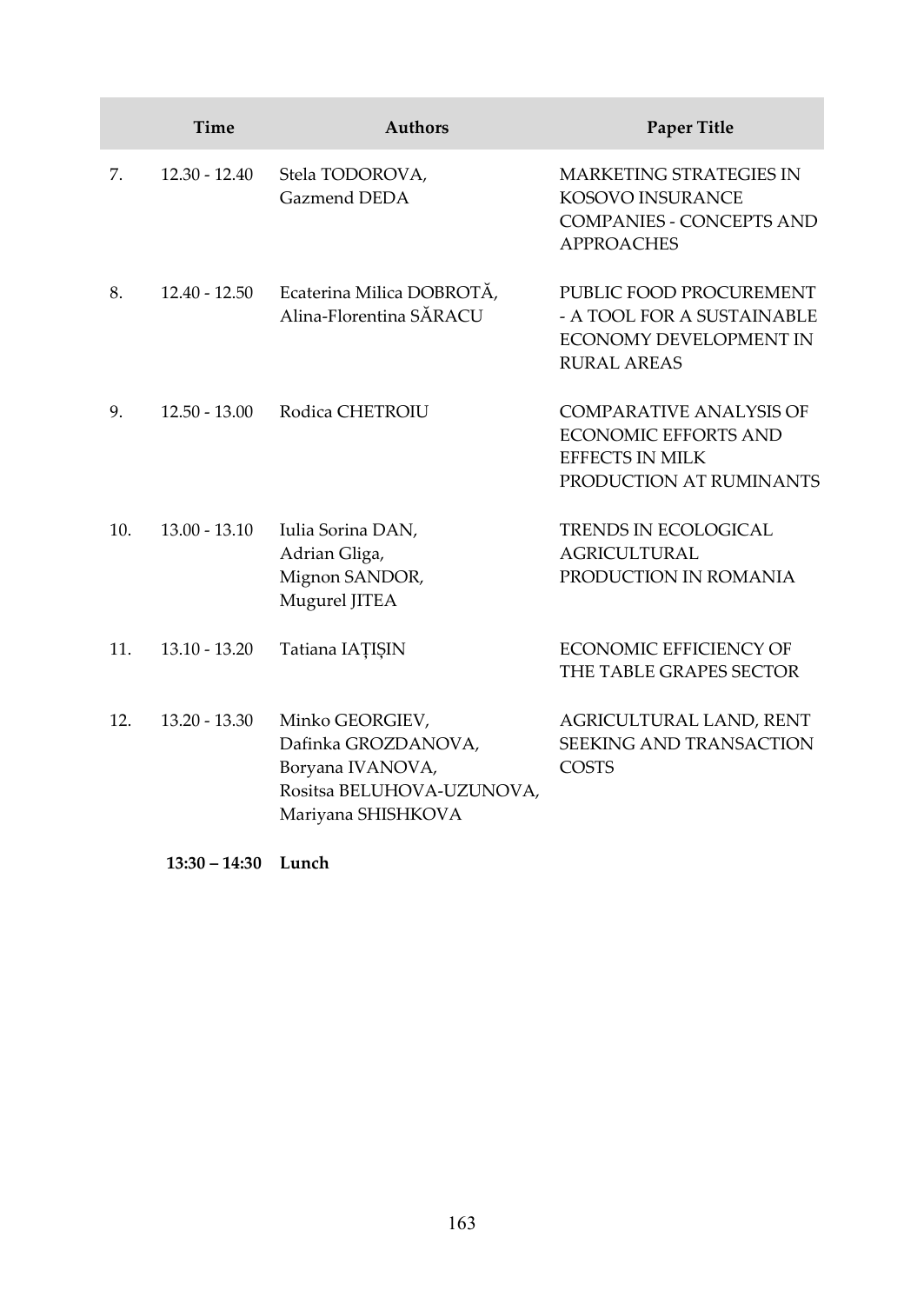# **PLENARY SESSION III**

### **14:30 – 17:00**

# *Session Chairman: Prof. Ph.D. Elena DIACONU Moderator: Senior Lecturer Ph.D. Marius MICU*

|                  | <b>Time</b>     | <b>Authors</b>                                                                                                                   | <b>Paper Title</b>                                                                                                                                                                                                     |
|------------------|-----------------|----------------------------------------------------------------------------------------------------------------------------------|------------------------------------------------------------------------------------------------------------------------------------------------------------------------------------------------------------------------|
| 1.               | $14:30 - 14:40$ | Musa ACAR,<br>Mevlüt GÜL                                                                                                         | DEVELOPMENT OF DRY<br>ONION PRODUCTION,<br><b>FOREIGN TRADE AND</b><br>SEASONAL PRICES IN TURKEY                                                                                                                       |
| 2.               | $14:40 - 14:50$ | Adina Letiția NEGRUȘA,<br>Erika KULCSÁR,<br>Oana Ruxandra BODE                                                                   | <b>HOW THE NATIONALITY AND</b><br>TYPOLOGY OF TOURISTS<br><b>INFLUENCE THE LENGTH OF</b><br><b>STAY PRIOR AND DURING</b><br>PANDEMIC CONTEXT - CASE<br>OF FULL-SERVICE HOTELS<br>FROM MAMAIA RESORT,<br><b>ROMANIA</b> |
| 3.               | $14:50 - 15:00$ | Rositsa BELUHOVA-UZUNOVA,<br>Mariyana SHISHKOVA,<br>Krum HRISTOV                                                                 | SOCIO-ECONOMIC<br><b>CHALLENGES FOR REGIONS</b><br>AND AGRICULTURE IN THE<br>NEW MEMBER-STATES                                                                                                                         |
| $\overline{4}$ . | $15:00 - 15:10$ | Olena STRELNIKOVA,<br>Nataliya BELOTSERKOVSKAYA,<br>Mykola SYTNYK,<br>Yuliia KALIUZHNA,<br>Yuliia DIBIKOVA,<br>Tatyana SAVELYEVA | <b>INCLUSIVE EDUCATION IN</b><br>UKRAINIAN RURAL AREAS:<br>PROBLEMATIC ISSUES AND<br>SOLUTIONS ON THE EXAMPLE<br>OF THE TERRITORIAL<br><b>COMMUNITY IN THE VILLAGE</b><br>OF KURYLIVKA                                 |
| 5.               | 15.10 - 15.20   | Ionuț Cătălin CUREA,<br>Gina FÎNTÎNERU                                                                                           | <b>INCENTIVES FOR</b><br><b>AGRICULTURAL HOLDINGS IN</b><br><b>ACCESSING INVESTMENT</b><br><b>FUNDS FOR THEIR</b><br><b>MODERNISATION THROUGH</b><br><b>CAP MEASURES</b>                                               |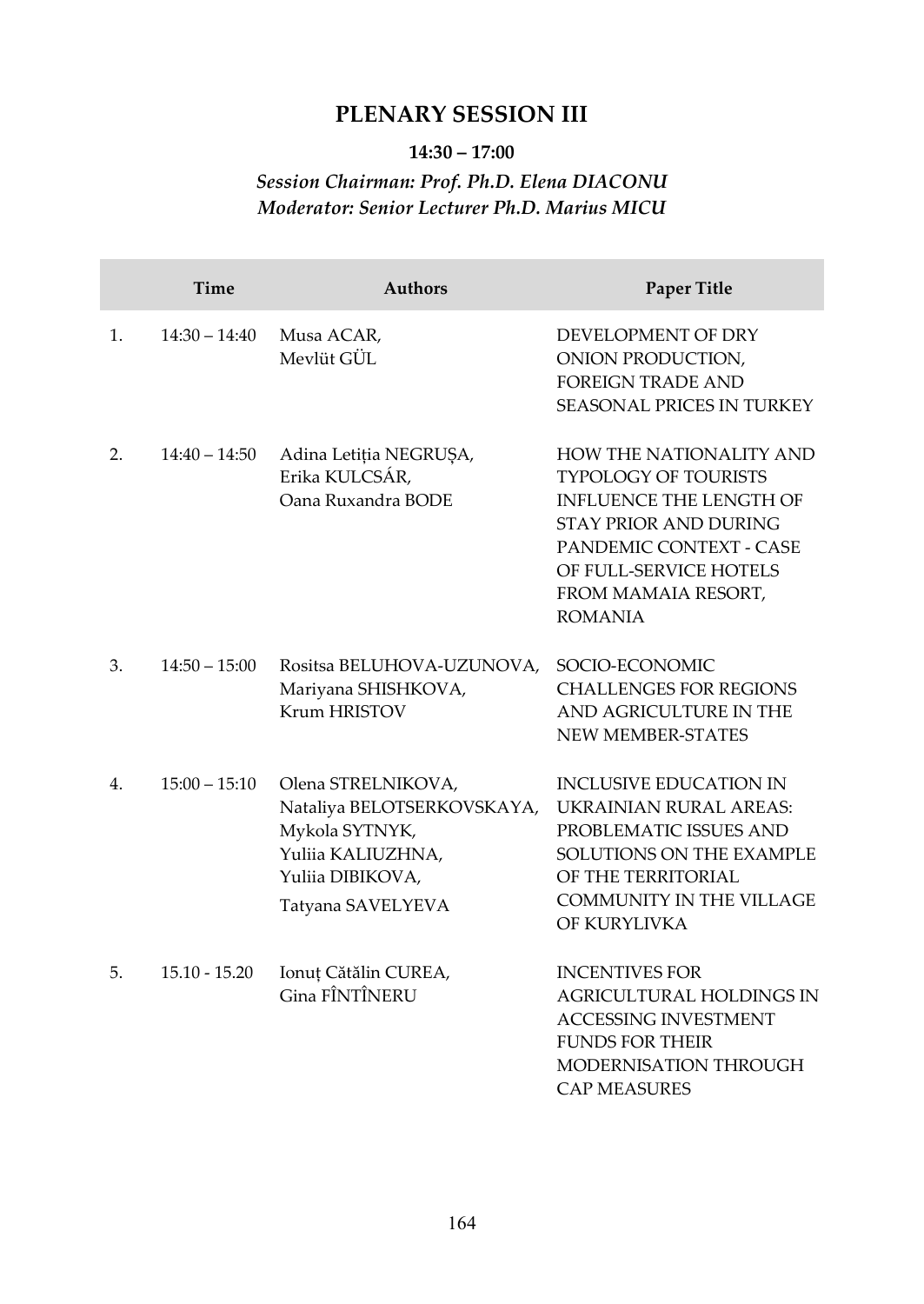|     | Time            | <b>Authors</b>                                              | Paper Title                                                                                                                                                                                                    |
|-----|-----------------|-------------------------------------------------------------|----------------------------------------------------------------------------------------------------------------------------------------------------------------------------------------------------------------|
| 6.  | $15.20 - 15.30$ | Rositsa BELUHOVA-UZUNOVA,<br>Dobri DUNCHEV                  | AGRICULTURE 4.0 - CONCEPTS,<br><b>TECHNOLOGIES AND</b><br><b>PROSPECTS</b>                                                                                                                                     |
| 7.  | $15.30 - 15.40$ | Alexandru STRATAN,<br>Alexandru CEBAN,<br>Eugenia LUCASENCO | <b>EVOLUTION OF THE</b><br>LIVESTOCK SECTOR OF THE<br>REPUBLIC OF MOLDOVA                                                                                                                                      |
| 8.  | $15.40 - 15.50$ | Arina Oana ANTOCE,<br>Elvis Ovidiu LOGIGAN                  | ROMANIAN WINE CONSUMER<br><b>BEHAVIOUR ANALYSED IN</b><br>2021: PARTICULARITIES OF<br>GENDER, AGE GROUPS AND<br><b>INCOME GROUPS</b>                                                                           |
| 9.  | $15.50 - 16.00$ | Viorel TURETCHI,<br>Tatiana TURETCHI                        | <b>EVOLUTION OF THE</b><br><b>AGRICULTURAL LAND FUND</b><br>OF THE REPUBLIC OF<br>MOLDOVA IN THE CONTEXT<br>OF THE TRANSITION FROM<br>THE HYPER-CENTRALIZED<br>ECONOMIC SYSTEM TO THE<br><b>MARKET ECONOMY</b> |
| 10. | $16.00 - 16.10$ | Yevheniia KRIVOSHEYA                                        | THE INFLUENCE OF MAIN<br><b>FACTORS ON</b><br><b>STRENGTHENING</b><br><b>COMPETITIVENESS AND</b><br><b>ENTERPRISE FINANCIAL</b><br><b>POSITION</b>                                                             |
| 11. | $16.10 - 16.20$ | Natalia LAJARA-CAMILLERI,<br>Gina FÎNTÎNERU                 | <b>EXPLORING ROMANIAN AGRI-</b><br>FOOD COOPERATIVISM AS A<br>WAY OF CONSOLIDATING<br><b>SUSTAINABLE RURAL</b><br><b>DEVELOPMENT</b>                                                                           |
| 12. | $16.20 - 16.30$ | Edith Andreea BARDUCZ                                       | <b>RISK MANAGEMENT</b><br>MECHANISMS AT THE LEVEL<br>OF SMALL AND MEDIUM SIZE<br><b>ENTERPRISES IN ROMANIA</b>                                                                                                 |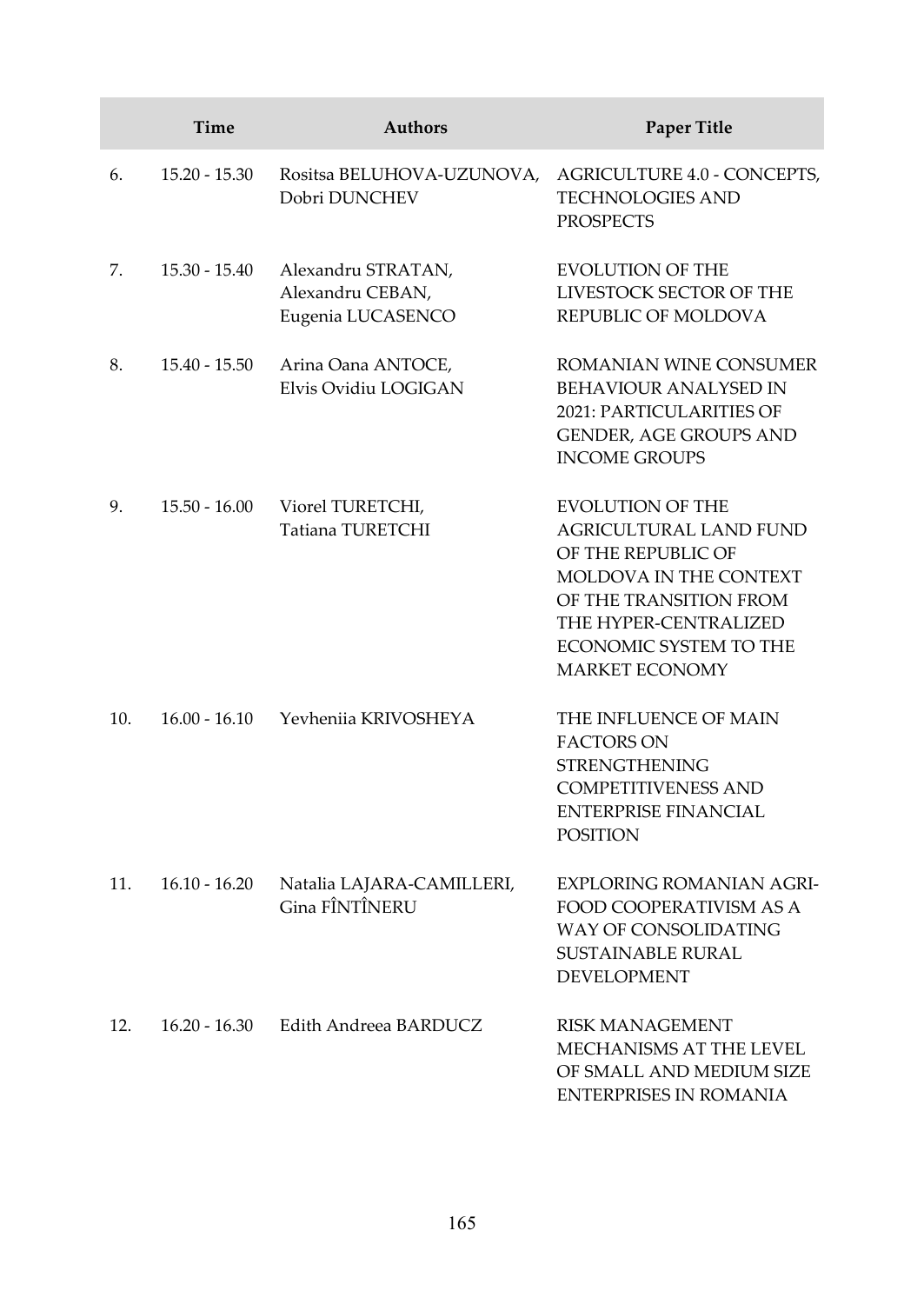|     | Time            | <b>Authors</b>                  | Paper Title                                                                                               |
|-----|-----------------|---------------------------------|-----------------------------------------------------------------------------------------------------------|
| 13. | $16.30 - 16.40$ | Stela TODOROVA,<br>Gazmend DEDA | CHAIN MANAGEMENT - AN<br><b>IMPORTANT STEP FOR A</b><br>SUCCESSEUL BUSINESS IN THE<br>COVID-19 CONDITIONS |
| 14. | $16.50 - 17.00$ | Erzsebet OLARIU                 | ANALYSIS OF THE LEGAL<br>BACKGROUND REGARDING<br>THE ACCESS TO SPACE IN<br>ROMANIAN AOUACULTURE           |

**17:00 – 17:30 Conclusions and Closing session - Coffee break**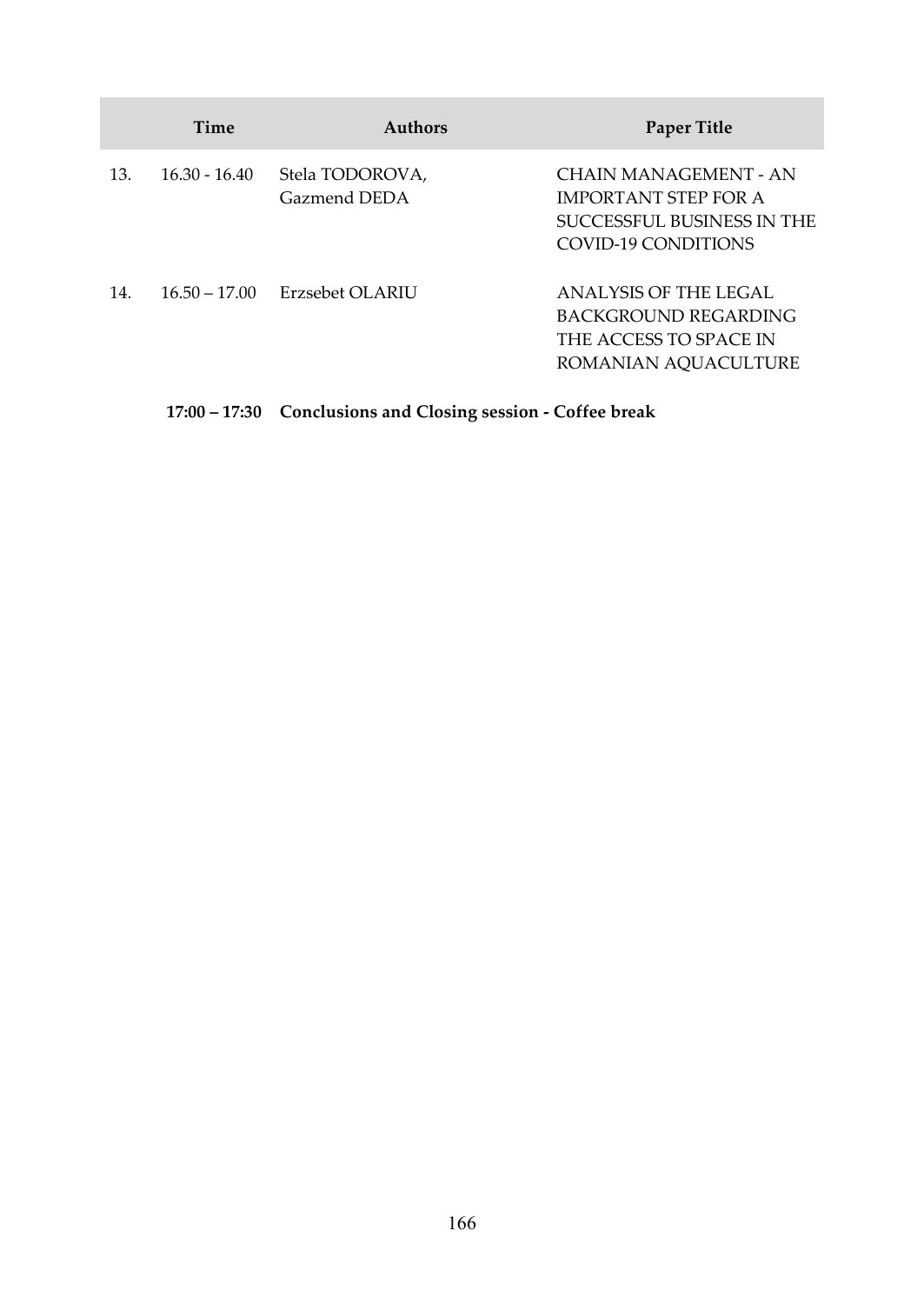# **POSTERS GALLERY**

|    | <b>Authors</b>                                                                      | Paper Title                                                                                                                                                                               |
|----|-------------------------------------------------------------------------------------|-------------------------------------------------------------------------------------------------------------------------------------------------------------------------------------------|
| 1. | Katerina CHURKOVA,<br>Boryana CHURKOVA                                              | STATISTICAL ANALYSIS AND<br><b>ECONOMIC EFFICIENCY OF</b><br>FODDER PRODUCTION FROM<br>NATURAL GRASSLAND (TYPE<br>CHRYSOPOGON GRYLLUS L.)<br>FERTILIZED WITH HUMATE<br><b>FERTILIZERS</b> |
| 2. | Boryana CHURKOVA,<br>Katerina CHURKOVA                                              | PRODUCTIVITY AND ECONOMIC<br>EFFICIENCY IN THE PRODUCTION<br>OF SEEDS OF BIRD'S FOOT TREFOIL<br><b>CULTIVARS</b>                                                                          |
| 3. | Samira Nema Kamil AL-THAMIR,<br>Laith Jaafar Hussein HNOOSH,<br>Adewia Hekeem GLEEL | <b>ECONOMIC ANALYSIS OF THE</b><br>PRODUCTION AND PRODUCTION<br>COSTS OF CARP FISH FARMS IN<br><b>IRAO</b>                                                                                |
| 4. | Natalia BONDINA,<br>Igor Bondin,<br>Irina PAVLOVA,<br>Anastasia GULINA              | METHODOLOGICAL APPROACHES<br>TO OPTIMIZING THE STRUCTURE<br>OF OWNED AND LOAN CAPITAL<br>OF AGRICULTURAL ENTERPRISES                                                                      |
| 5. | Olga LAVRINA,<br>Elena SHIROKOVA,<br>Irina Shpagina, Valeria MAGERA                 | FIXED ASSETS AS AN ELEMENT OF<br>THE PRODUCTION POTENTIAL OF<br>THE AGRICULTURAL SECTOR IN<br><b>REGIONS</b>                                                                              |
| 6. | Maria BALA, Adina ANDRAȘ,<br><b>Florin SALA</b>                                     | VARIATION OF FLOWERING TIME<br>IN CROCUS IN RELATION TO THE<br>PLANTING PERIOD AND THE<br><b>GROWING SUBSTRATE</b>                                                                        |
| 7. | Dorina BONEA,<br>Ioana Claudia DUNĂREANU                                            | <b>INFLUENCE OF HYBRID AND</b><br>WEATHER CONDITIONS ON YIELD,<br>PROTEIN AND OIL CONTENTS IN<br><b>GRAIN OF MAIZE</b>                                                                    |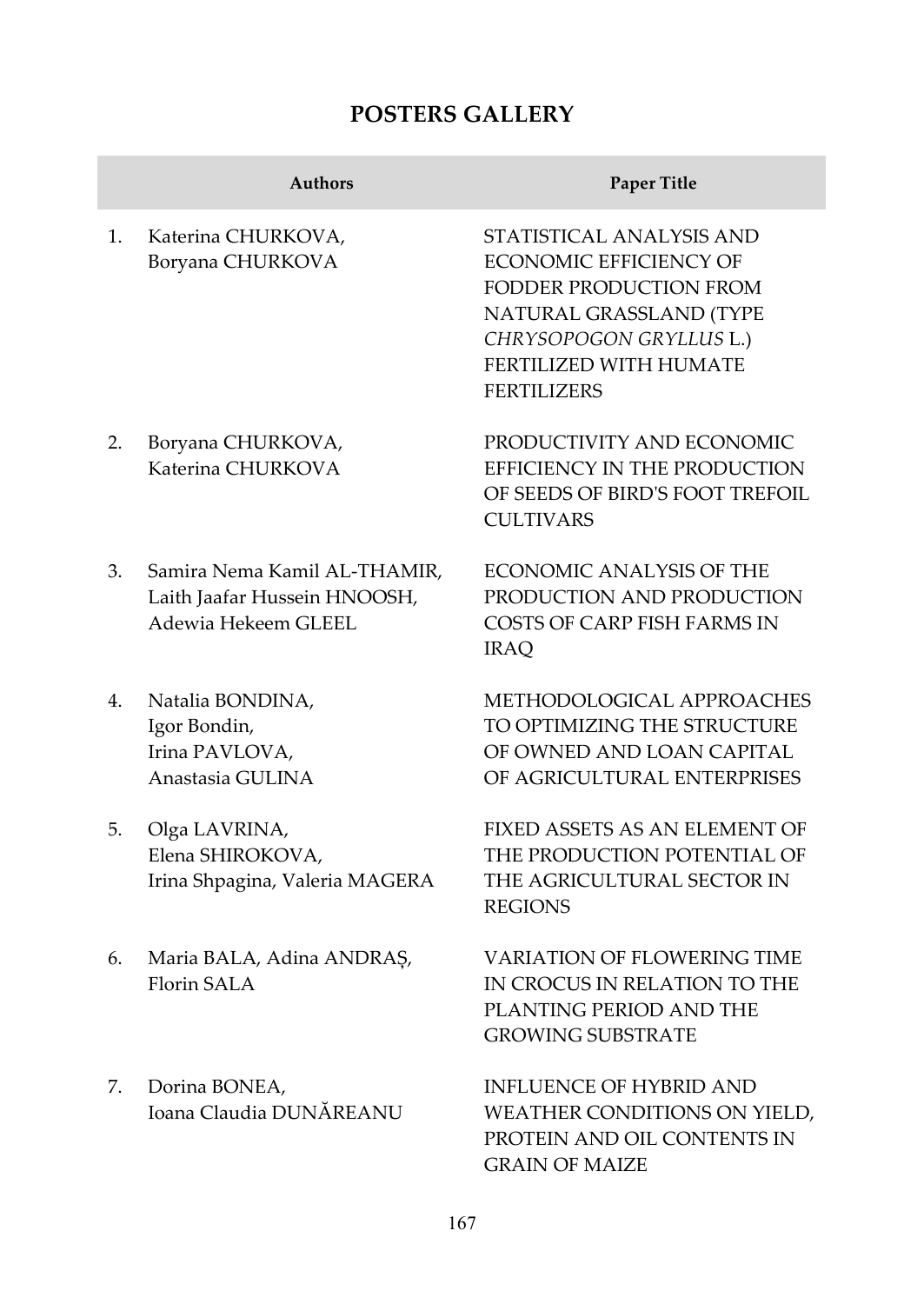- 8. Dana Maria (OPREA) CONSTANTIN, THE CLIMATE VARIABILITY OF THE Ion MARINICĂ, Andreea Floriana MARINICĂ, Elena GRIGORE, Florina TATU, Gabriela DÎRLOMAN, Dan Vasile ARDELIAN YEAR 2019 AND THE IMPACT ON THE MAIZE PRODUCTION IN THE SOUTHERN-WESTERN DEVELOPMENT REGION OF OLTENIA, ROMANIA
- 9. Marina Aleksandrovna VOLOKHOVA
- 10. Roxana HOROIAȘ, Victor TIȚA, Daniel NIJLOVEANU
- 11. Agatha POPESCU, Toma Adrian DINU, Elena STOIAN, Valentin ŞERBAN
- 12. Nataliia DIDENKO, Sergiy LAVRENKO, Nataliia LAVRENKO, Vira KONOVALOVA
- 13. Oleksandr ZHUIKOV, Yuri KYRYLOV, Sergiy LAVRENKO
- 14. Hanna FESENKO, Olexander AVERCHEV, Sergiy LAVRENKO, Nataliia AVERCHEVA, Nataliia LAVRENKO

#### **Authors Paper Title**

THE RELATIONSHIP BETWEEN THE VOLUME OF OUTPUT AND THE LEVEL OF UNEMPLOYMENT IN THE RURAL AREAS OF THE REGION

STUDY ON THE NEW MANAGEMENT STRATEGY FOR AGRICULTURAL FARMS IN ROMANIA, AS A RESULT OF THE ENERGY CRISIS FROM 2021-2022

ROMANIA'S AGRO-FOOD FOREIGN TRADE CONCENTRATION WITH THE EUROPEAN UNION COUNTRIES, 2013-2021

ECONOMIC AND ENERGY EFFICIENCY OF SOYBEAN GROWING UNDER NO-TILL AND SALICYLIC ACID IN SOUTHERN UKRAINE

THE EFFICIENCY OF SUNFLOWER CULTIVATION ON DIFFERENT LEVELS OF BIOLOGIZATION

MONITORING, ASSESSMENT AND DEVELOPMENT PROSPECT OF THE CEREAL CROP MARKET IN UKRAINE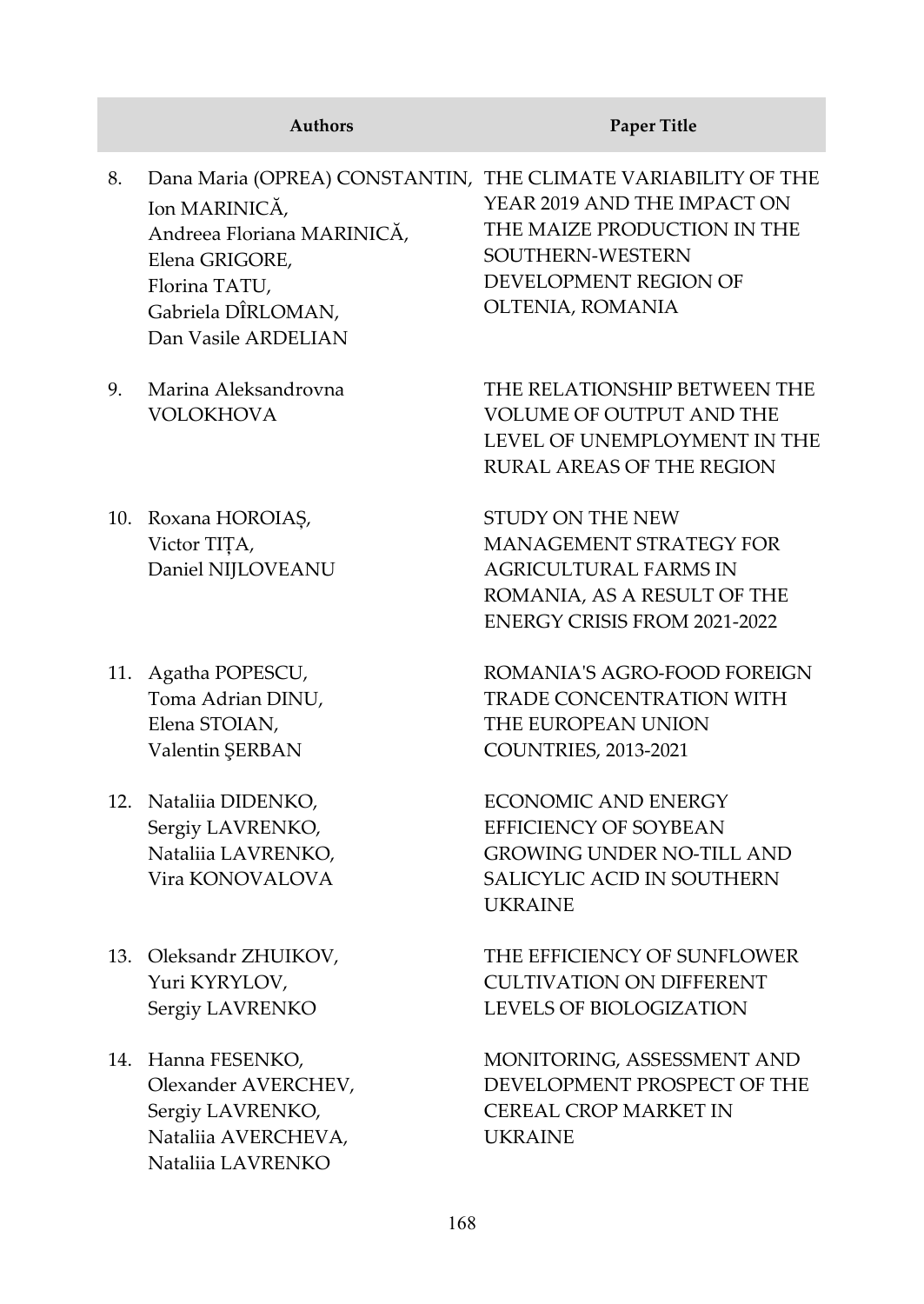- 15. Nadia FROLENKOVA, Anatoliy ROKOCHINSKIY, Yury MAZHAYSKIY, Liubov VOLK, Natalіa PRYKHODKO, Ruslan TYKHENKO, Ivan OPENKO
- 16. Liudmyla HNATYSHYN, Oksana PROKOPYSHYN, Kateryna PYLYPENKO
- 17. Oksana MAKARCHUK, Tetyana KUTS
- 18. Leontiі KHMELNYCHYI, Serhiі KHMELNYCHYI
- 19. Olekasndr MYKHALKO, Mykola POVOD, Olga KORZH, Tetyana VERBELCHUK, Serhii VERBELCHUK, Olena SHCHERBYNA
- 20. Olga TAGIROVA, Alexey NOSOV, Marina FEDOTOVA, Denis MURZIN
- 21. Tatyana CHUVORKINA, Oksana KADIKOVA, Antonina SHATOVA, Natalia SOLOGUB, Alexander RUDYAKOV

#### **Authors Paper Title**

SPECIFIC FEATURES OF ENVIRONMENTAL RISK MANAGEMENT IN ENVIRONMENTAL PROJECTS

PROBLEMS AND PROSPECTS OF THE MARKET OF FODDERS FOR ANIMAL HUSBANDRY IN UKRAINE

FACTORS EVALUATION AFFECTING SUNFLOWER OIL PRICES IN UKRAINE

EVALUATION OF BULL-BREEDERS ACCORDING TO THE LONGEVITY INDICATORS OF THEIR DAUGHTERS

SEASONAL DEPENDENCE OF THE PRODUCTIVITY OF IRISH ORIGINS SOWS FROM THE TYPE OF MICROCLIMATE SYSTEMS IN THE FARROWING ROOM

IMPROVING THE SYSTEM FOR ASSESSING THE EFFECTIVENESS OF THE FINANCIAL MANAGEMENT OF AGRICULTURAL ORGANIZATIONS

FORMATION OF A PROJECT ACTIVITY MANAGEMENT SYSTEM IN THE AGRO-INDUSTRIAL COMPLEX OF THE REGION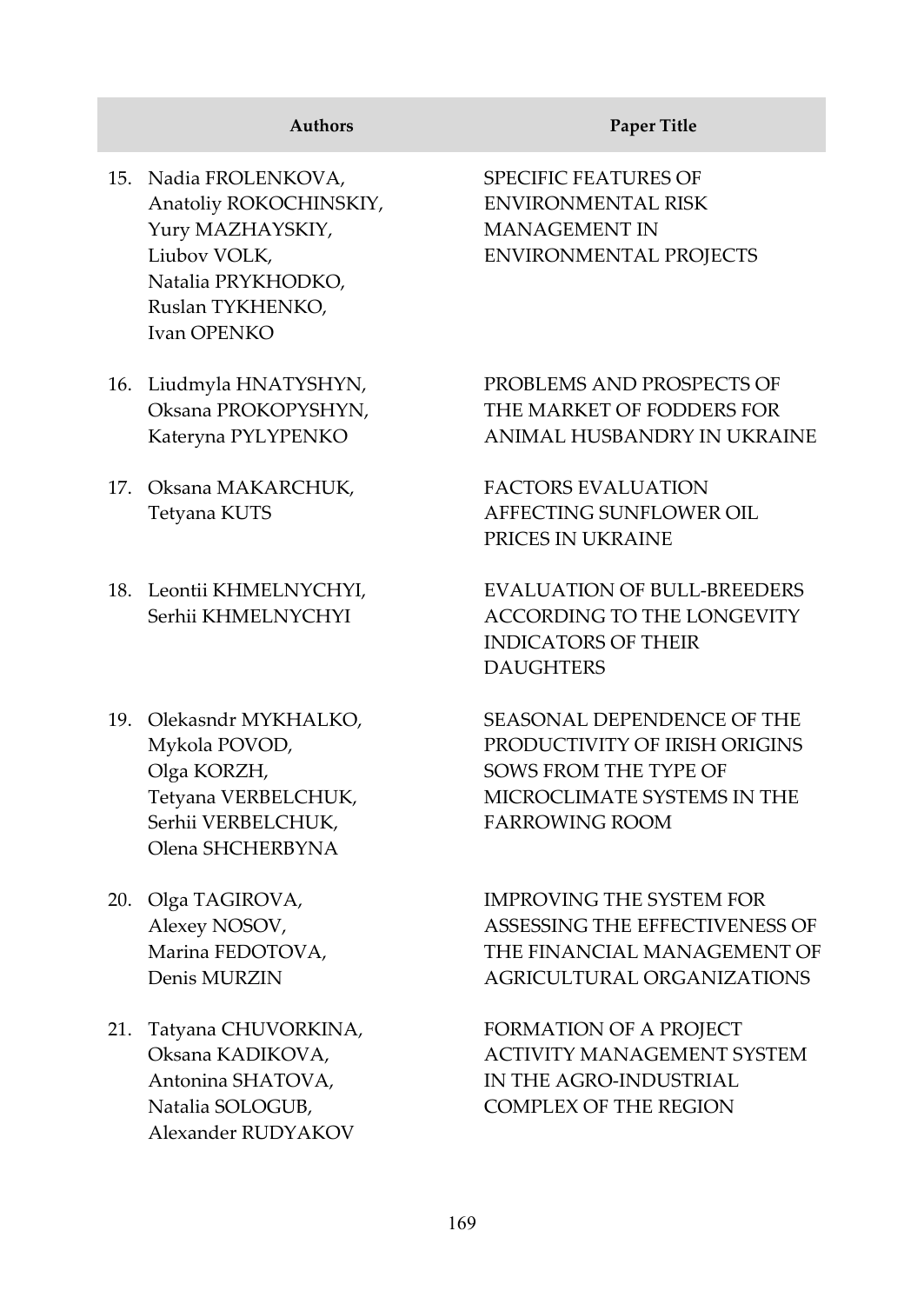|     | <b>Authors</b>                                                                                                             | <b>Paper Title</b>                                                                                                                                                               |
|-----|----------------------------------------------------------------------------------------------------------------------------|----------------------------------------------------------------------------------------------------------------------------------------------------------------------------------|
| 22. | Andrei-Cristian MATEI,<br>Bianca-Maria MĂDESCU,<br>Mihaela ONOFREI                                                         | FINANCIAL MANAGEMENT OF<br>EUROPEAN FUNDS FOR<br>ROMANIAN AGRICULTURE                                                                                                            |
| 23. | Genoveva BUZAMĂT                                                                                                           | <b>IMPLICATIONS OF LEADERSHIP IN</b><br>ORGANIZATIONAL AND<br>MANAGERIAL CULTURE IN<br>ROMANIAN ORGANISATIONS.<br>PRELIMINARY STUDY                                              |
| 24. | Irina-Adriana CHIURCIU,<br>Elena SOARE,<br>Daniela DANA,<br>Aurelia-Ioana CHEREJI,<br>Valentina VOICU,<br>Ioan Jr. CHEREJI | FERTILISATION MANAGEMENT OF<br>WHEAT CONTAMINATED WITH<br>FUSARIUM GRAMINEARUM AT<br>ALBOTA AGRICULTURAL<br>DEVELOPMENT AND RESEARCH<br>STATION, ARGES COUNTY,<br><b>ROMANIA</b> |
| 25. | Irina-Adriana CHIURCIU,<br>Ionela-Mituko VLAD,<br>Elena TOMA (DIACONU),<br>Andreea-Roxana FIRATOILL                        | ASPECTS REGARDING THE<br><b>ACTIVITY OF AGRI-FOOD</b><br>COOPERATIVES, IN GERMANY                                                                                                |
|     |                                                                                                                            | $\pi$                                                                                                                                                                            |

- 26. Elvira POZUBENKOVA, Olga ULANOVA, Natalia GURYANOVA, Yuna RASYPNOVA, Elena TSYGANOVA
- 27. Marina FEDOTOVA, Оlga TAGIROVA, Оlga NOVICHKOVA, Tatiana TRYAMKINA
- 

TRAINING AND EMPLOYMENT OF YOUNG SPECIALISTS IN THE AGRO-INDUSTRIAL COMPLEX OF THE REGION

IDENTIFICATION OF COMMERCIAL ORGANISATION FINANCIAL RISKS AND MECHANISMS TO NEUTRALISE THEM

28. Adrian-Ionuț CHESNOIU MANAGERIAL IMPLICATIONS OF THE NEW CAP VISION - FROM COMPLIANCE TO PERFORMANCE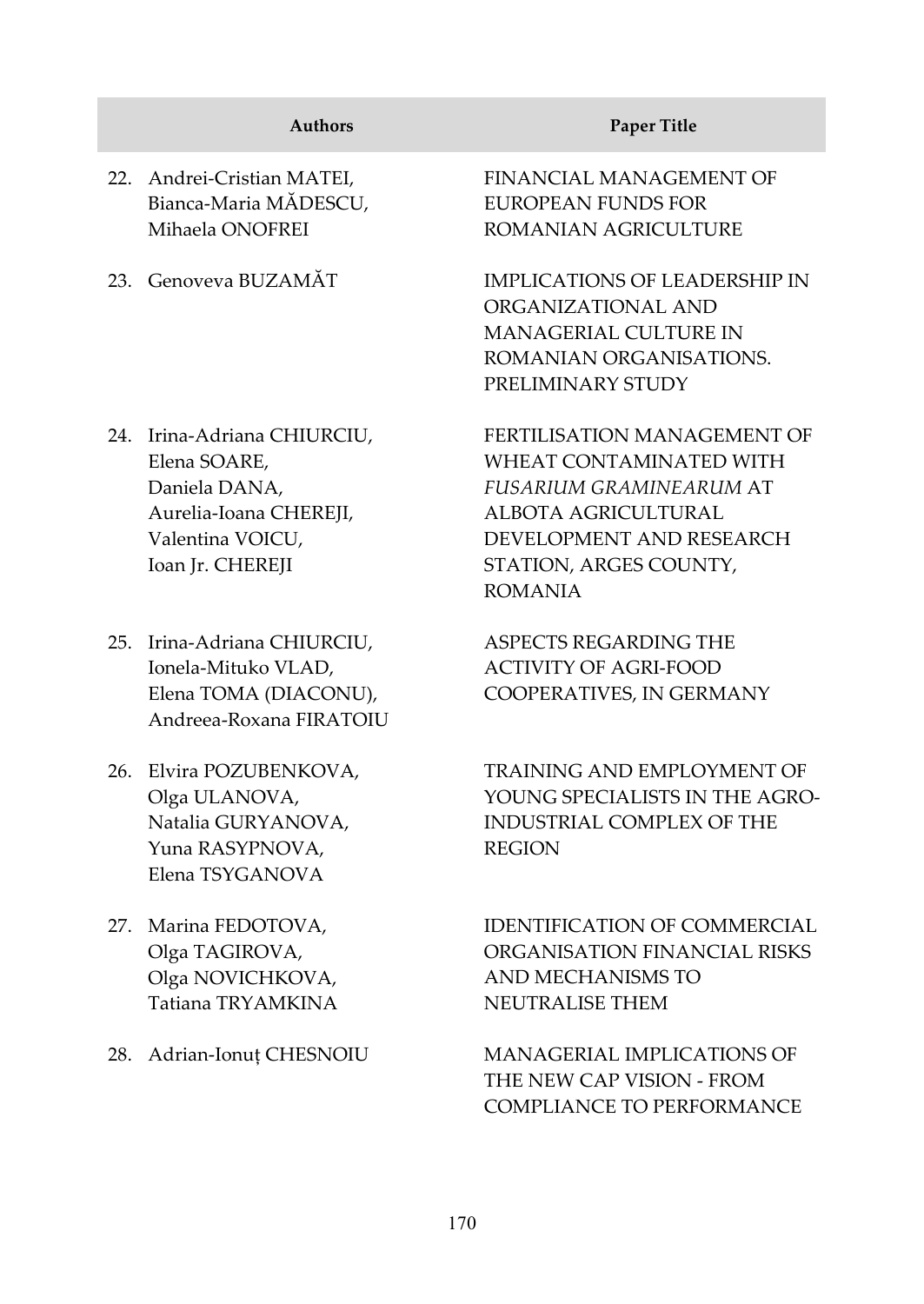|     | <b>Authors</b>                                                                         | Paper Title                                                                                                                                                                  |
|-----|----------------------------------------------------------------------------------------|------------------------------------------------------------------------------------------------------------------------------------------------------------------------------|
|     | 29. Veselka VLAHOVA                                                                    | SAFFRON (CROCUS SATIVUS) AS AN<br><b>ALTERNATIVE CROP IN</b><br>SUSTAINABLE AGRICULTURAL<br><b>SYSTEMS. A REVIEW</b>                                                         |
|     | 30. Alla GORDOPOLOVA,<br>Evgeniy ZAVOROTIN,<br>Nataliya TIURINA                        | FORMATION AND DEVELOPMENT<br>OF AN ECONOMIC MECHANISM<br>FOR MANAGING LAND RESOURCES<br>IN THE CONTEXT OF<br><b>DIGITALIZATION OF</b><br><b>AGRICULTURE</b>                  |
|     | 31. Evgeniy ZAVOROTIN,<br>Alla GORDOPOLOVA,<br>Nataliya TIURINA                        | <b>IMPROVING THE</b><br>ORGANIZATIONAL MECHANISM<br>OF LAND MANAGEMENT IN<br><b>AGRICULTURE</b>                                                                              |
|     | 32. Nataliya TIURINA,<br>Evgeniy ZAVOROTIN,<br>Alla GORDOPOLOVA,<br>Lyudmila EVSYUKOVA | THE CONCEPT OF THE<br>MECHANISM FOR THE<br><b>CONSOLIDATION OF</b><br><b>AGRICULTURAL LAND</b>                                                                               |
|     | 33. Daniela Nicoleta BĂDAN (VOICILĂ),<br>Gina FÎNTÎNERU                                | YOUNG FARMERS - A<br>FUNDAMENTAL FACTOR IN THE<br>DEVELOPMENT OF THE<br><b>AGRICULTURAL SECTOR</b>                                                                           |
|     | 34. Ekaterina Vladimirovna<br><b>KUDRYASHOVA</b>                                       | SOCIAL STATUS AND STANDARD<br>OF LIVING OF THE RURAL<br>POPULATION AS PREREQUISITES<br>TO CHANGE THE SOCIAL<br>PARADIGM OF THE DEVELOPMENT<br>OF RURAL TERRITORIES IN RUSSIA |
| 35. | Sorina NIȚU (NASTASE),<br>Emilia CONSTANTINESCU                                        | RESULTS REGARDING PRIMULA<br>OFFICINALIS HILL. TECHNOLOGY<br>AND POSIBILITY FOR<br>INTRODUCTION INTO CULTURE                                                                 |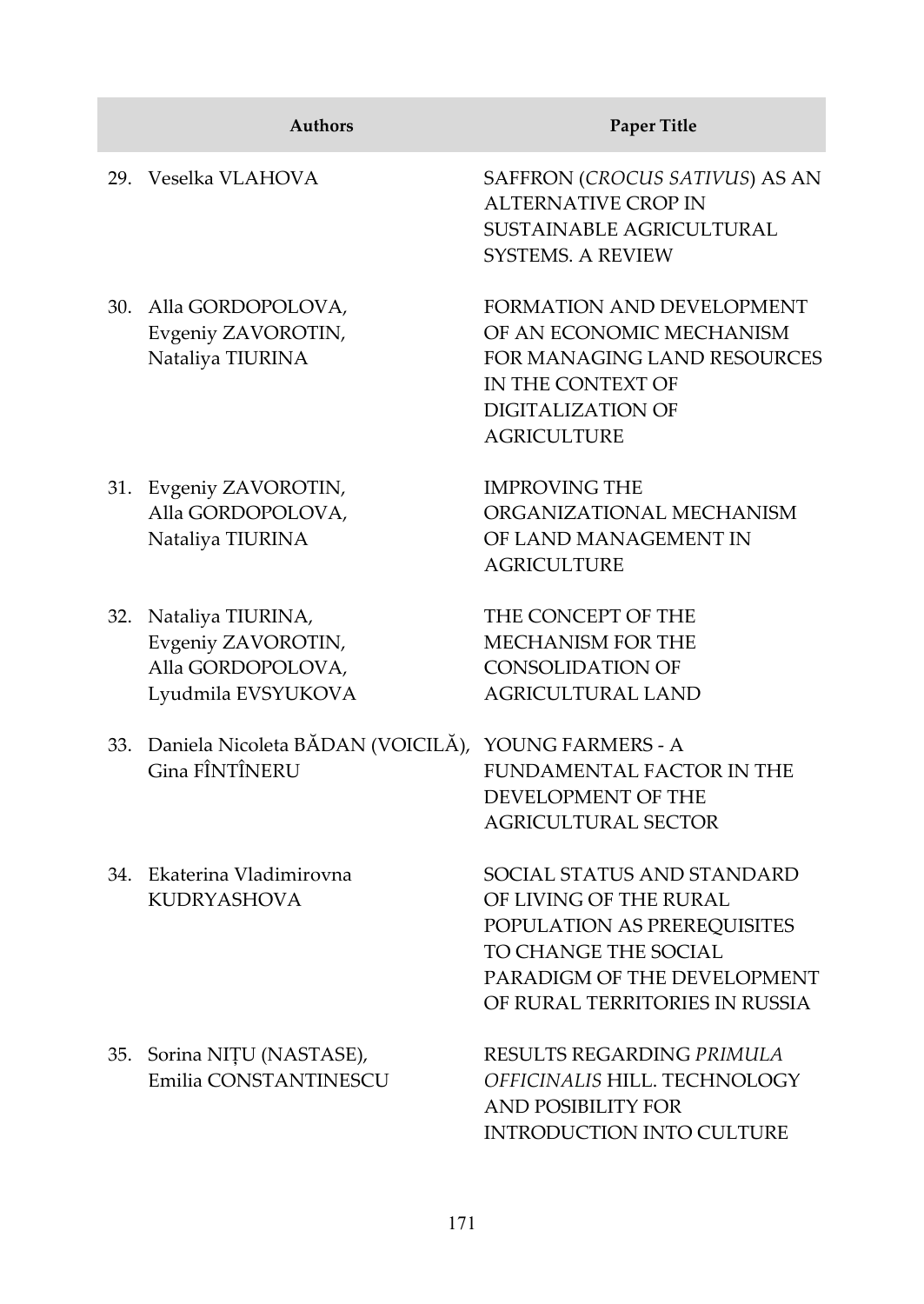|     | <b>Authors</b>                                                                                                                                     | Paper Title                                                                                                                                                                                     |
|-----|----------------------------------------------------------------------------------------------------------------------------------------------------|-------------------------------------------------------------------------------------------------------------------------------------------------------------------------------------------------|
|     | 36. Nicoleta (MARIN) ILIE,<br>Iulia-Alexandra OPREA,<br>Vlad-Constantin TURCEA,<br>Alecsandra (RUSU) PĂRNUȘ                                        | NEW DIMENSIONS OF RURAL<br>COMMUNITIES' DEVELOPMENT IN<br>ROMANIA - SMART VILLAGE<br><b>CONCEPT</b>                                                                                             |
| 37. | Stanisław ZAJĄC,<br>Dariusz KUSZ                                                                                                                   | AGRICULTURE IN MOUNTAIN<br>AREAS OF PODKARPACKIE<br>VOIVODSHIP, POLAND:<br>DEFINITION, CHARACTERISTICS,<br>LIMITATIONS IN AGRICULTURAL<br>PRODUCTION, DEFICITS AND<br>DEVELOPMENT OPPORTUNITIES |
|     | 38. Anton TRETIAK,<br>Valentina TRETIAK,<br>Natalia KAPINOS,<br>Anheliia VOLSKA,<br>Anna POLISHCHUK,<br>Nataliia TRETIAK,<br>Oleksandra KOVALYSHYN | LAND MARKET OF LAND PLOTS OF<br><b>LAND SHARE OWNERS IN</b><br><b>UKRAINE: STATE AND</b><br><b>INSTITUTIONAL PROBLEMS</b>                                                                       |
| 39. | Stanislav HOLOBOROD'KO,<br>Oleksandr DYMOV,<br>Serhii ZAIETS,<br>Serhii KOKOVIKHIN,<br>Liubov BOIARKINA                                            | NATURAL FODDER LANDS OF<br>UKRAINIAN STEPPE ZONE:<br><b>CURRENT STATE AND MAIN WAYS</b><br>OF PRODUCTIVITY RESTORATION                                                                          |
| 40. | Ivan SMAGA,<br>Katherina MYRONCHUK                                                                                                                 | FORMATION OF DIFFERENTIAL<br><b>LAND RENT AND DIFFERENTIAL</b><br>RENTAL INCOME ON SOILS OF<br><b>UKRAINE</b>                                                                                   |
|     | 41. Gabriela Florentina GIMBĂȘANU,<br>Ruxandra Ana MICU,<br>Alexandru FÎNTÎNERU,                                                                   | RESEARCH REGARDING THE<br>METHODS OF VALORIZATION OF<br>VEGETABLE PRODUCTION AT THE                                                                                                             |

Alexandru FÎNTÎNERU, Mariana POSTAMENTEL, Valentina Constanța TUDOR

172

LEVEL OF AGRICULTURAL HOLDINGS IN ROMANIA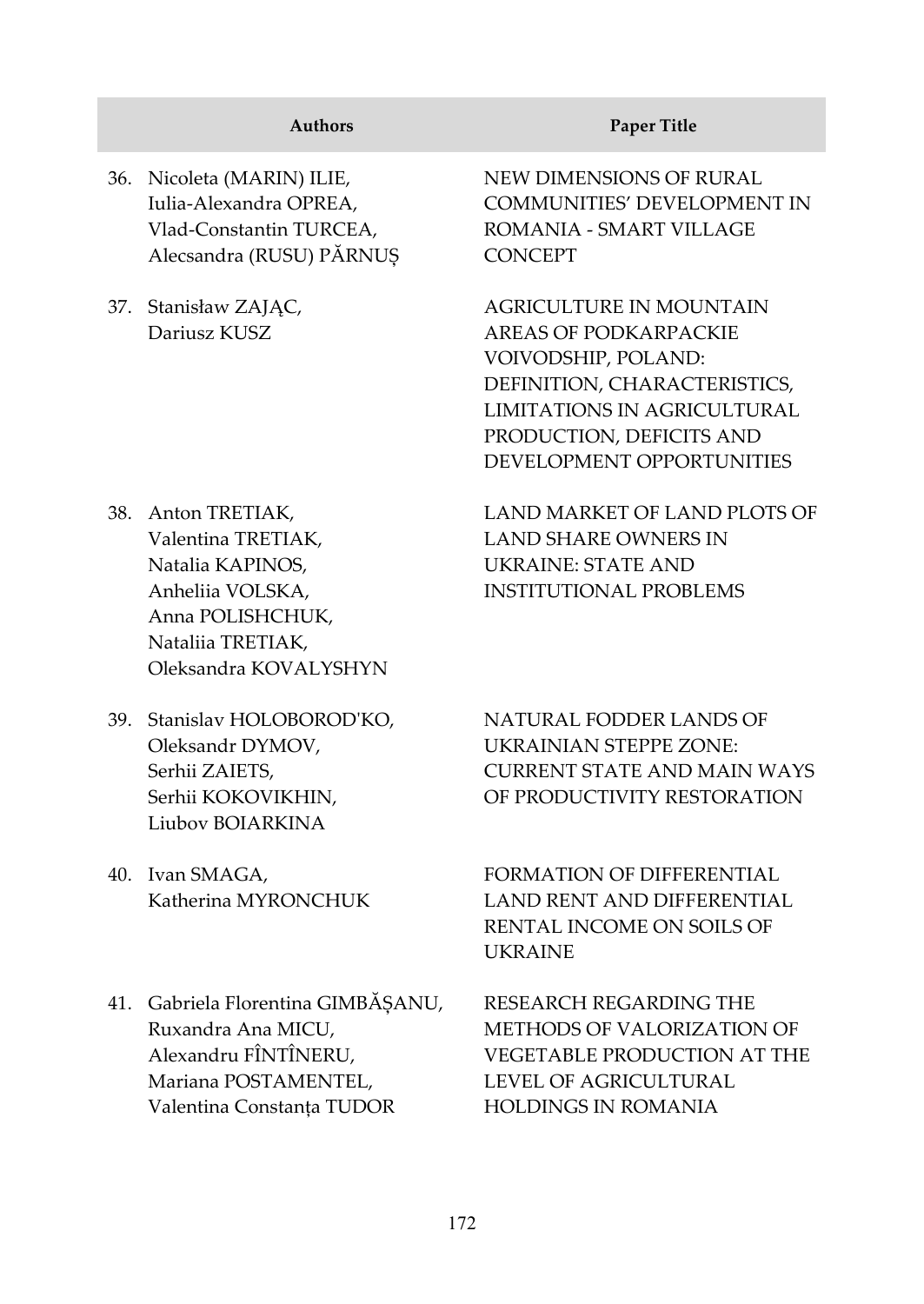|     | <b>Authors</b>                                                                                                                                                               | Paper Title                                                                                                                                |
|-----|------------------------------------------------------------------------------------------------------------------------------------------------------------------------------|--------------------------------------------------------------------------------------------------------------------------------------------|
|     | 42. Valentina Constanța TUDOR,<br>Gabriela Florentina GIMBĂȘANU,<br>Alexandru FÎNTÎNERU,<br>Alina Gabriela MĂRCUȚĂ,<br>Claudiu Stelică COADĂ,<br>Ruxandra Florina TEODORESCU | <b>COMPARATIVE STUDY ON THE</b><br>LEVEL OF PRODUCTION COSTS IN<br>ORGANIC AND CONVENTIONAL<br><b>AGRICULTURE IN ROMANIA</b>               |
|     | 43. Claudiu Stelică COADĂ,<br>Gabriela Florentina GIMBĂȘANU,<br>Ana Ruxandra MICU,<br>Andrei Daniel TUDOR,<br>Carmen Luiza COSTULEANU,<br>Valentina Constanța TUDOR          | <b>COMPARATIVE ANALYSIS OF THE</b><br><b>MAIN TECHNICAL INDICATORS</b><br>FOR RAPESEED CROP IN ROMANIA                                     |
|     | 44. Mariana POSTAMENTEL,<br>Cătălina-Nicoleta COMAN                                                                                                                          | <b>ANALYSIS OF THE MAIN</b><br>TECHNICAL INDICATORS OF CORN<br>CROPS, WHEAT AND SUNFLOWER<br>AT THE LEVEL OF THE EUROPEAN<br><b>UNION</b>  |
|     | 45. Cristina CHIFOR                                                                                                                                                          | RESEARCH ON THE PROTECTION<br>OF AGRI-FOOD PRODUCTS IN<br>ROMANIA- NORTH-WEST AREA                                                         |
| 46. | Delyana DIMOVA                                                                                                                                                               | MATHEMATICAL-ECONOMIC<br>METHODS FOR STUDYING DATA<br>ON HOUSEHOLD CONSUMPTION<br>OF FOUR BASIC FOOD PRODUCTS                              |
|     | 47. Alexandru MÎRZA                                                                                                                                                          | THE AGROECONOMIC VALUE OF<br>RUBUS LOGANOBACCUS L.H.<br><b>BAILEY CULTIVATED IN THE</b><br>CONDITIONS OF THE REPUBLIC OF<br><b>MOLDOVA</b> |

 $\overline{\phantom{a}}$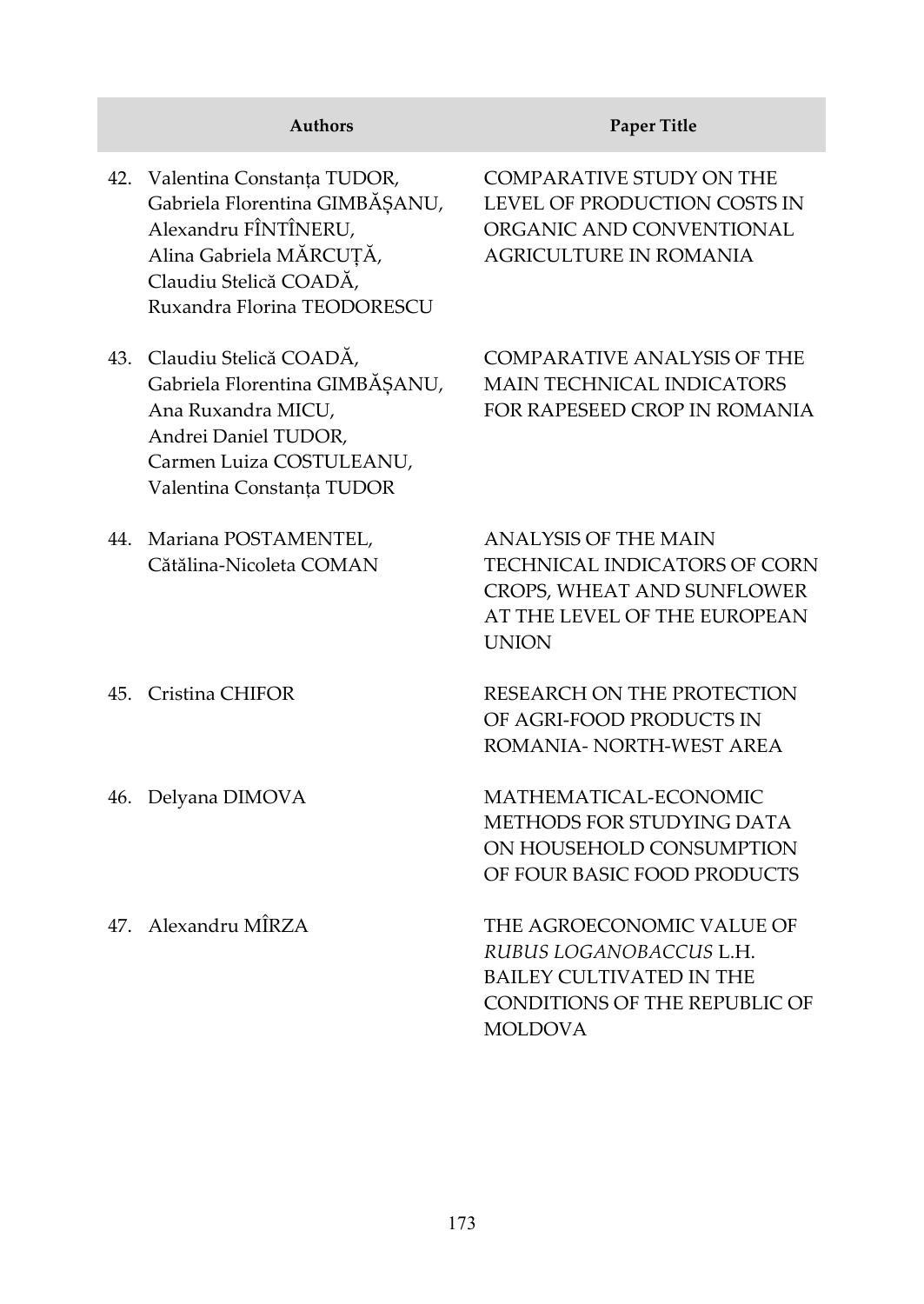- 48. Dan BODESCU, Gavril ȘTEFAN, Alexandru Sorin TUDORAN, Diana Elena CREANGĂ, Adriana MĂGUREANU, Oana COCA
- 49. Diana-Cosmina CHIFOR, Horatiu Felix ARION
- 50. Agatha POPESCU, Cristiana TINDECHE, Alina MĂRCUŢĂ, Liviu MĂRCUŢĂ, Adelaida HONTUŞ, Mirela STANCIU
- 51. Dimo ATANASOV, Galya DOBREVSKA, Manol DALLEV
- 52. Dumitru Florin FRONE, Simona FRONE
- 53. Adrian Valentin BUȚA, Mihaela NECULIȚĂ, Dragoș CRISTEA, Stefan PETREA, Alina MOGODAN, Ira SIMIONOV
- 54. Stela TODOROVA, Aneliya PARZHANOVA

#### **Authors Paper Title**

LABOUR COST IN RELATION TO FARM SIZE, MOTIVATION AND EMPLOYEE PROFILE

THE ROLE OF CLUSTERS IN BUILDING COMPETITIVENESS

ROMANIA'S TOURISM OFFER AND DEMAND IN THE COVID-19 PANDEMIC OF 2020 AND 2021 COMPARED TO 2019. A STATISTICAL OVERVIEW

ECONOMIC ASPECTS OF SUSTAINABLE PRODUCTION OF APPLE ROOTSTOCKS, ACCORDING TO BIOECONOMY'S CIRCULAR USE OF ORGANIC MATTER

GREEN POLICIES TO INCREASE CLIMATE RESILIENCE AND WATER SECURITY FOR RURAL DEVELOPMENT

MEASURES AND TOOLS TO STREAMLINE THE TRANSITION TO GREEN ECONOMY IN ROMANIA

## URBAN AND RURAL AREAS: THE SEARCH FOR GREATER HARMONY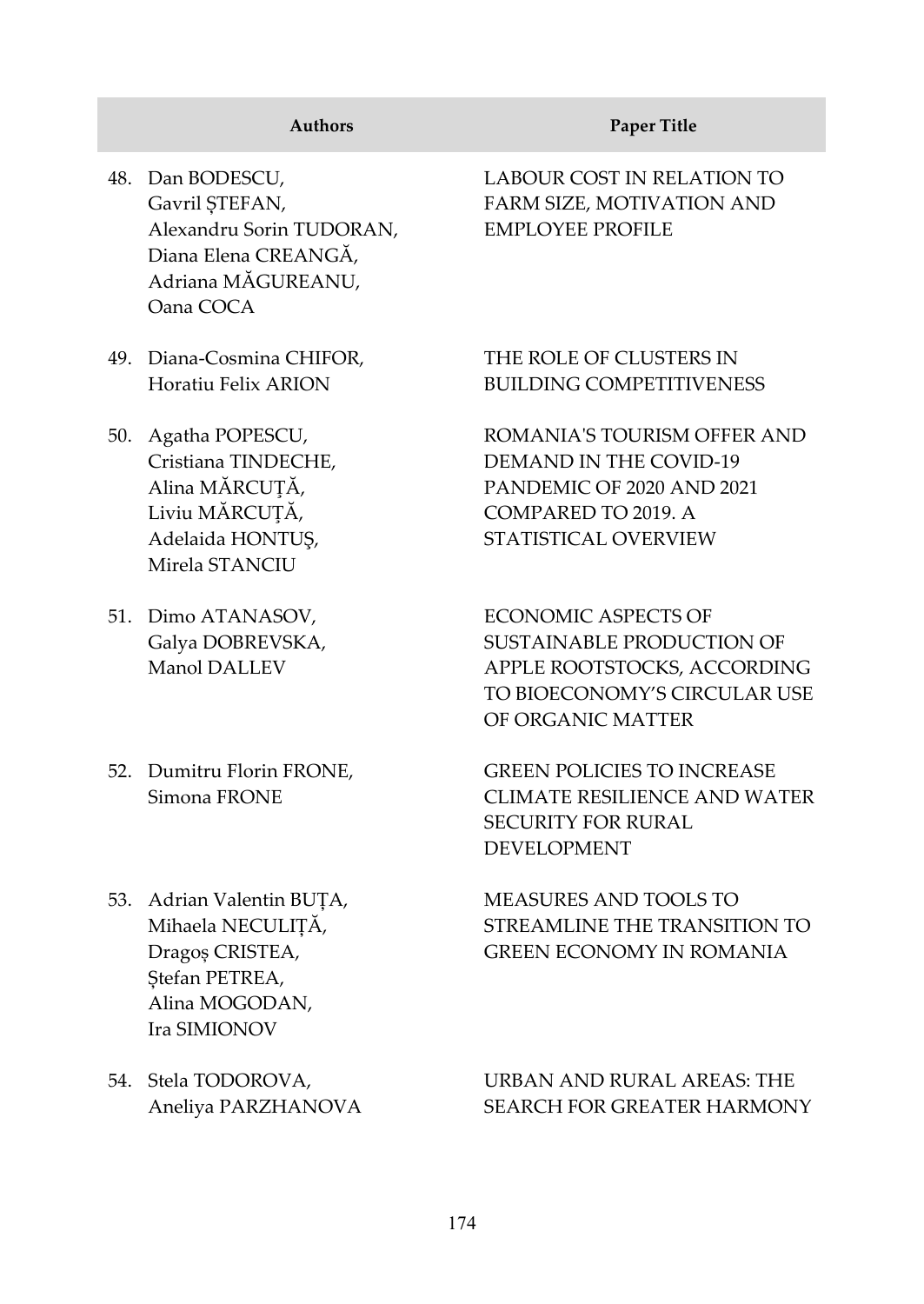|     | <b>Authors</b>                                                                                 | <b>Paper Title</b>                                                                                                                                                                                       |
|-----|------------------------------------------------------------------------------------------------|----------------------------------------------------------------------------------------------------------------------------------------------------------------------------------------------------------|
| 55. | Anna Aleksandrovna LEKSINA                                                                     | METHODOLOGICAL APPROACHES<br>TO THE DEVELOPMENT OF<br>MECHANISMS FOR THE SYSTEM<br>INTEGRATION OF AGRICULTURAL,<br>PROCESSING AND MARKETING<br><b>ENTERPRISES</b>                                        |
|     | 56. Elena Aleksandrovna ALESHINA,<br>Dmitriy Valerevich SERDOBINTSEV                           | MAIN ASPECTS OF BUILDING A<br>DIGITAL BUSINESS MODEL OF A<br>RUSSIAN AGRICULTURAL<br><b>ENTERPRISE</b>                                                                                                   |
|     | 57. Dmitriy Valerevich SERDOBINTSEV,<br>Elena Aleksandrovna ALESHINA                           | THE MECHANISM OF DIGITAL<br><b>TRANSFORMATION OF</b><br><b>AGRIBUSINESS IN RUSSIA</b>                                                                                                                    |
|     | 58. Liudmila TODOROVA,<br>Silvia ZAHARCO                                                       | THE ROLE OF INFORMATION<br>TECHNOLOGIES FOR THE<br>DEVELOPMENT OF SMES IN THE<br><b>AGRI-FOOD SECTOR OF THE</b><br>REPUBLIC OF MOLDOVA                                                                   |
|     | 59. Dan BODESCU, Oana COCA,<br>Alexandru Sorin TUDORAN,<br>Adriana MĂGUREANU,<br>Gavril ŞTEFAN | <b>IMPLEMENTATION OF DIGITAL</b><br>DECISION SUPPORT SYSTEMS IN<br><b>AGRICULTURAL FARMS -</b><br>LIMITATIONS AND DETERMINING<br><b>FACTORS</b>                                                          |
|     | 60. Mirela Daniela NICOLA,<br>Dorina Nicoleta MOCUȚA                                           | STANDARDS AND INDICATORS<br><b>USED TO INCREASE</b><br>EFFECTIVENESS AND EFFICIENCY<br>IN MANAGEMENT OF CRISIS<br>(COVID-19) AND ITS IMPACT ON<br>AGRICULTURAL FARM/INDUSTRY<br>MANAGEMENT AND MARKETING |